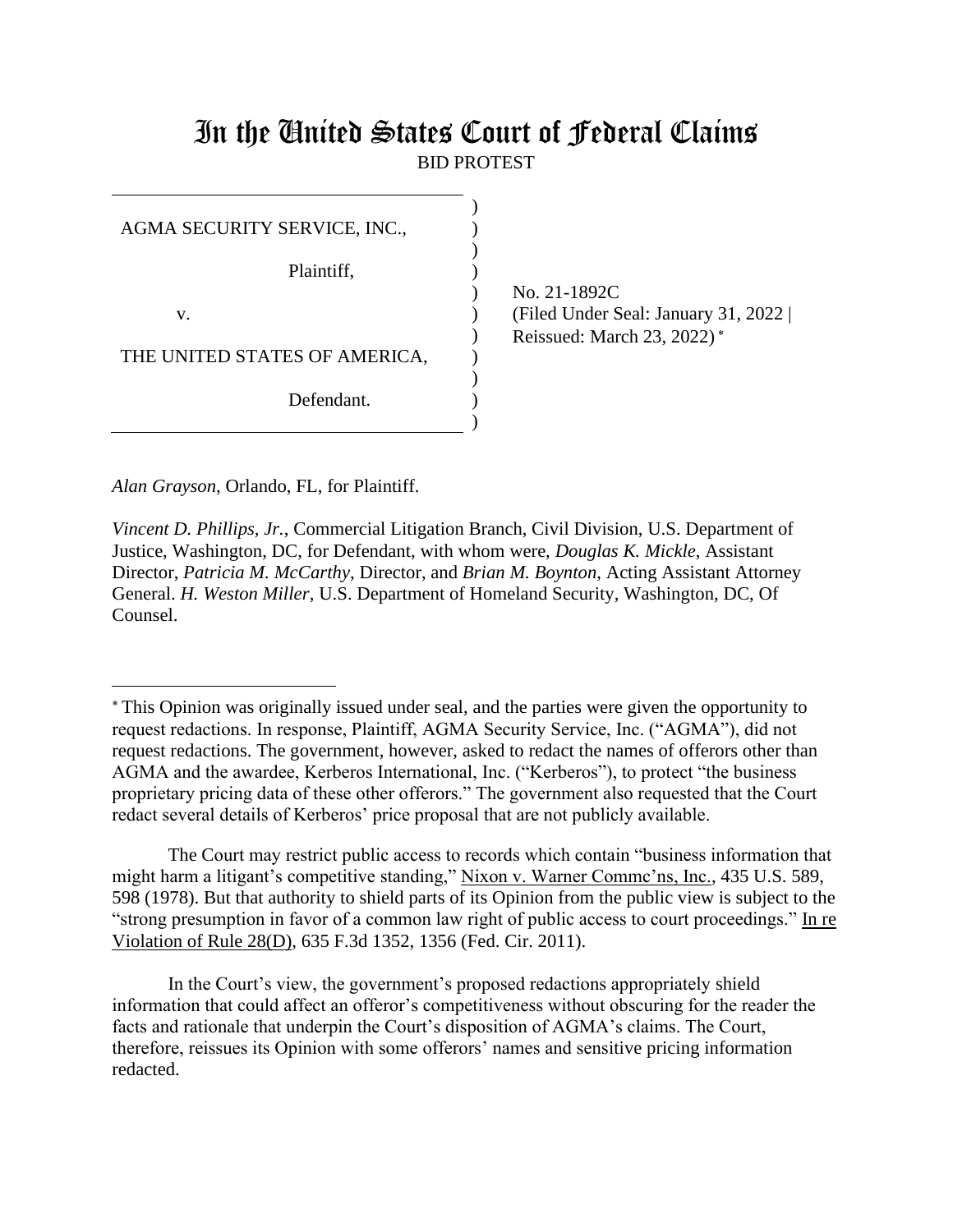#### **OPINION AND ORDER**

#### **KAPLAN, Chief Judge.**

The plaintiff in this post-award bid protest is AGMA Security Service, Inc. ("AGMA"). It challenges the decision of the Federal Protective Service ("FPS" or "the agency") to award a contract to provide security services at Customs and Border Protection facilities in Puerto Rico to Kerberos International, Inc. ("Kerberos"). AGMA contends that the award decision was arbitrary, capricious, and contrary to law in a number of respects.

Specifically, it claims: (1) that FPS improperly awarded the contract to Kerberos without evaluating AGMA's technical proposal to determine whether it provided better value to the government; (2) that the agency violated provisions of the solicitation governing the calculation of total evaluated price; (3) that it was arbitrary for the agency to conclude that Kerberos' proposal raised no price-realism concerns; (4) that the agency's assignment of the highest adjectival rating to Kerberos' technical proposal for the past performance factor was inconsistent with the record; (5) that FPS should have disqualified Kerberos based on nonresponsibility because it did not possess certain licenses at the time of contract award; and (6) that the agency failed to appreciate a number of legal issues raised by the exclusivity clause contained in the teaming agreement between Kerberos and its partner, the COGAR Group, Ltd. ("COGAR").

Currently before the Court are the parties' cross-motions for judgment on the administrative record. See Pl.'s Mot. for J. on the Admin R. and Mot. for Permanent Inj. ("Pl.'s MJAR"), ECF No. 14; Def.'s Cross-Mot. for J. on the Admin R. and Resp. in Opp'n to Pl.'s Mot. ("Def.'s MJAR"), ECF No. 15. For the reasons set forth below, the Court concludes that AGMA's arguments lack merit. FPS' decision to award the contract to Kerberos was not arbitrary and capricious, an abuse of discretion, or contrary to law. Therefore, AGMA's motion for judgment on the administrative record, ECF No. 14, is **DENIED**, and the government's motion, ECF No. 15, is **GRANTED**.

#### **BACKGROUND**

#### **I. The Solicitation**

FPS issued Solicitation No. 70RFP120RE2000002 ("the Solicitation") on August 25, 2020. Admin. R. ("AR") Tab 5 at 325. The Solicitation invited proposals from entities participating in the Small Business Administration's 8(a) program to provide armed security at Customs and Border Protection facilities in Puerto Rico over a one-year base period and four one-year option periods. Id. at 325–26. The Solicitation contemplated the award of a firm-fixed price, indefinite delivery/indefinite quantity contract, with the acquisition conducted in accordance with the procedures set forth in Federal Acquisition Regulation ("FAR") Part 12. AR Tab 1a at 2; AR Tab 1b at 4; AR Tab 5 at 621. It specified that the five-year period of performance would run from April 1, 2021, to March 31, 2026. AR Tab 5 at 326.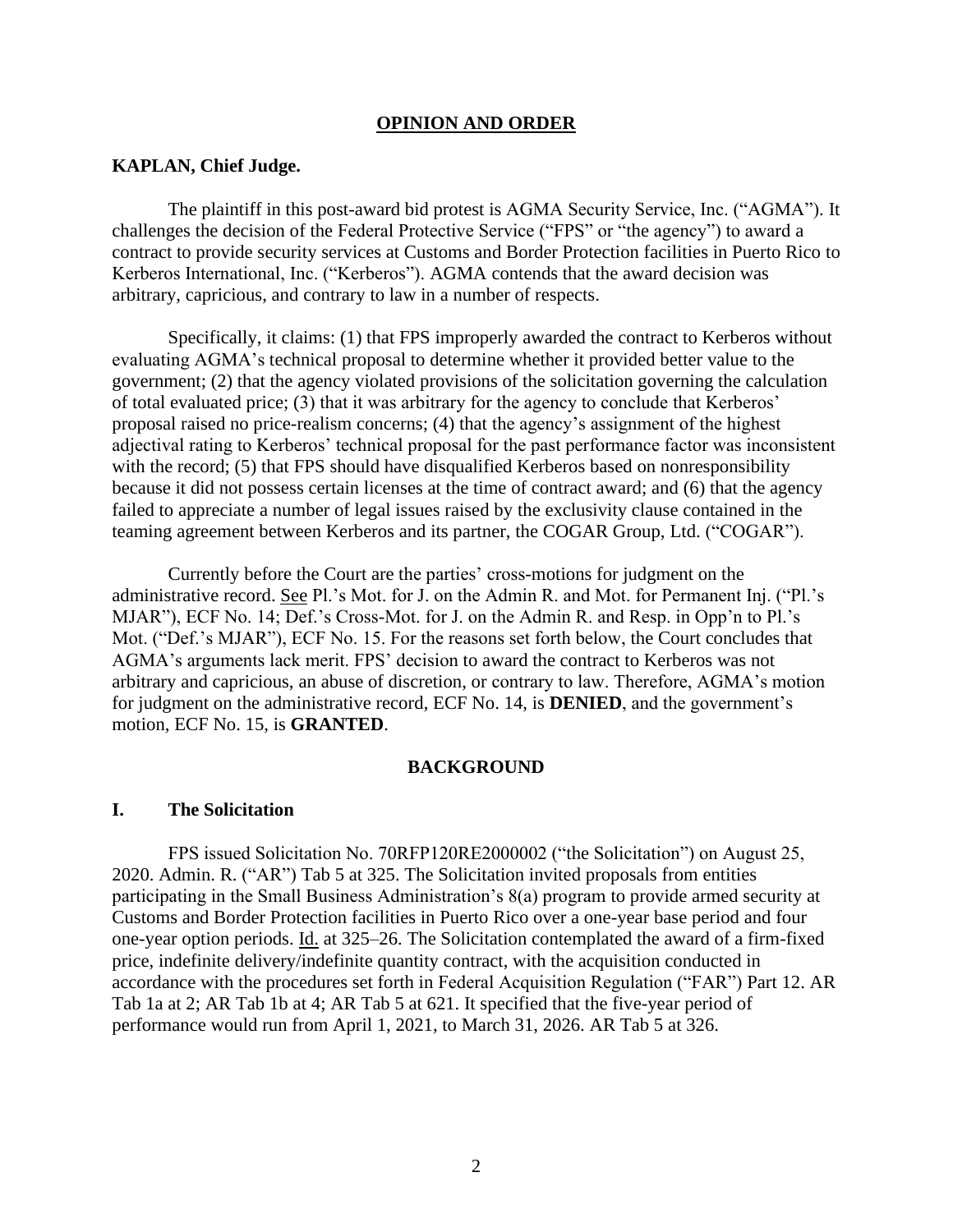# **A. Contents of Proposals**

# **1. Technical Proposal**

The Solicitation instructed offerors to submit a technical proposal documenting their relevant past performance and management approach. Id. at 623–29. For the past performance component, offerors could submit up to three contracts that they were performing at the time or had performed within the previous three years. Id. at 624. If an offeror's proposal included a teaming arrangement (as the awardee's did in this case), the offeror could also submit up to three of its partner's contracts. Id. at 624–25. The Solicitation explained that FPS would compare the past performance examples with the work requirements in the Solicitation and evaluate their relevance and quality. Id. at 624.

The Solicitation also directed offerors to detail their management approach in their technical proposals. Id. at 626–29. Specifically, the Solicitation instructed offerors to describe their plans for providing onsite supervision of armed security officers and for conducting inspections as part of their quality control efforts. Id. at 626–28. In addition, the Solicitation required offerors to propose transition timelines that outlined the steps they would take to prepare to perform the contract. Id. at 628–29.

# **2. Price Proposals**

In addition to their technical proposals, offerors were also required to submit price proposals. Id. at 629–32. Using a schedule contained in the Solicitation, those proposals were to include prices for each contract line item in the base period and in each of the four option periods. Id. at 629–30. In addition, the Solicitation required offerors to aggregate line-item costs and submit total estimated prices for each work period. Id. at 630.

"To ensure the submission of an adequate price element breakdown," the Solicitation suggested that the contractor complete a "Price Element Breakdown" worksheet. Id. Offerors were advised in the Solicitation that the agency "may use this breakdown to conduct a price realism evaluation for the purpose of measuring the Contractor's understanding of the solicitation requirements and for assessing the performance risk inherent in the Contractor's price." Id. at 631.

# **B. Licensing Requirement**

The Solicitation's statement of work ("SOW") enumerated the requirements for performance under the contract. See generally id. at 385–466 (SOW). Included among those requirements, and relevant to the present protest, are provisions concerning the contractor's obligations: (1) to "obtain required licenses and permits for company and/or contract employees prior to [armed security officers] standing post," id. at 401; (2) to "maintain valid licenses and permits throughout [the] contract period,"  $\underline{\text{id}}$ ; and (3) to "obtain, possess, and maintain state and/or local requirements . . . prior to commencement of work under this contract," including "[b]usiness and corporate licenses to operate as a commercial security service" and "[l]icenses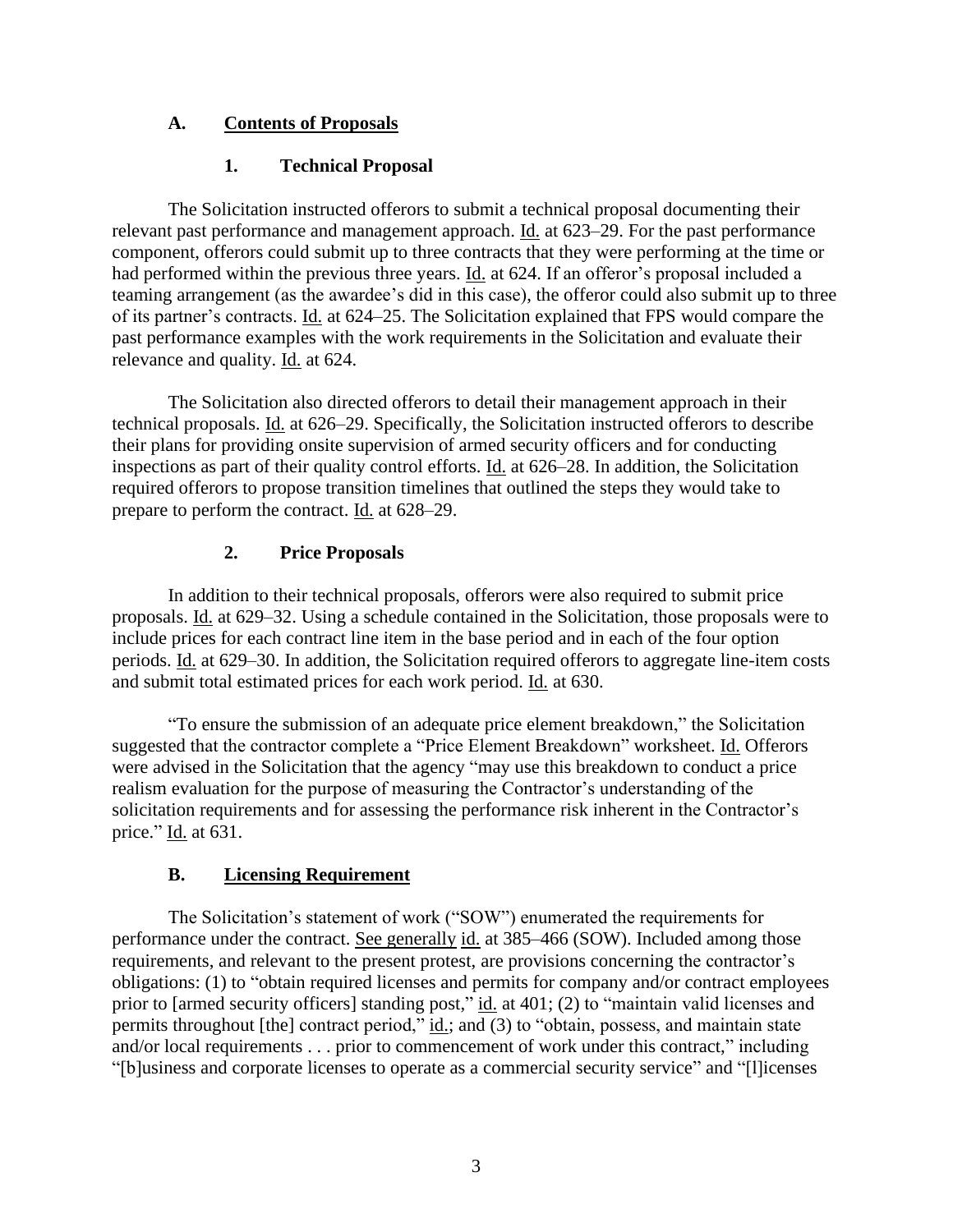and permits for employees to be armed and have the authority to detain person(s) suspected of committing crimes," id. at 402.

# **C. Evaluation Scheme Overview**

The agency's source selection plan provided that adjectival ratings would be assigned to both the past performance and management approach components of offerors' technical proposals. See AR Tab 4f at 274–75. The ratings ranged from "Highly Acceptable" on one end, to "Unacceptable" on the other. Id. In addition, the scheme included a "Neutral" rating applicable only to the past performance factor and where an offeror had "[n]o relevant performance record . . . upon which to base a meaningful performance risk prediction." Id. at 275.

The Solicitation described how FPS would evaluate offerors' price proposals. See AR Tab 5 at 629–31. First, FPS would add the aggregate prices for the base period and the four option periods to calculate each offeror's total price. Id. at 629. Then, to account for the possibility that FPS would exercise its "unilateral option" pursuant to FAR 52.217-8 to extend the contract for six months beyond the end of any work period, FPS would add to an offeror's total price "six months of the offeror's final option period price" to arrive at an offeror's total evaluated price. Id.

The Solicitation stated that FPS would award a contract "to the responsible offeror whose offer conforming to the solicitation will be most advantageous to the Government, price and other factors considered," and specified that "[t]he technical evaluation factors, when combined, are more important than price." Id. at 621; see also FAR 52.212-2. Likewise, the Solicitation explained that FPS would determine whether an offeror's price, "in combination with the other evaluation factors specified in the solicitation, represents the best value to the Government." AR Tab 5 at 629.

# **D. The Efficient Competition Provision**

The evaluation scheme also included a so-called "efficient competition" provision. See id. at 622–23. In that provision, FPS reserved the right in certain circumstances not to evaluate all of the technical proposals it received, stating as follows:

[T]he Government contemplates the possibility that it may identify an offer(s) of such a high technical quality that it would not be in the Government's interest to pay an additional price premium for any additional technical (non-price) advantage. As a result, offerors are advised that the Government may not evaluate the technical proposals of all offerors under this RFP. The Government will first review the total evaluated price of all proposals received. The technical proposals of those offerors whose pricing is determined by the Contracting Officer to be most competitive may be reviewed prior to, or instead of, other technical proposals received. Based on the initial review of these technical proposals, the Government may not evaluate the technical proposals of other offerors, whose total evaluated pricing was higher than that of one already evaluated and already assigned the highest possible technical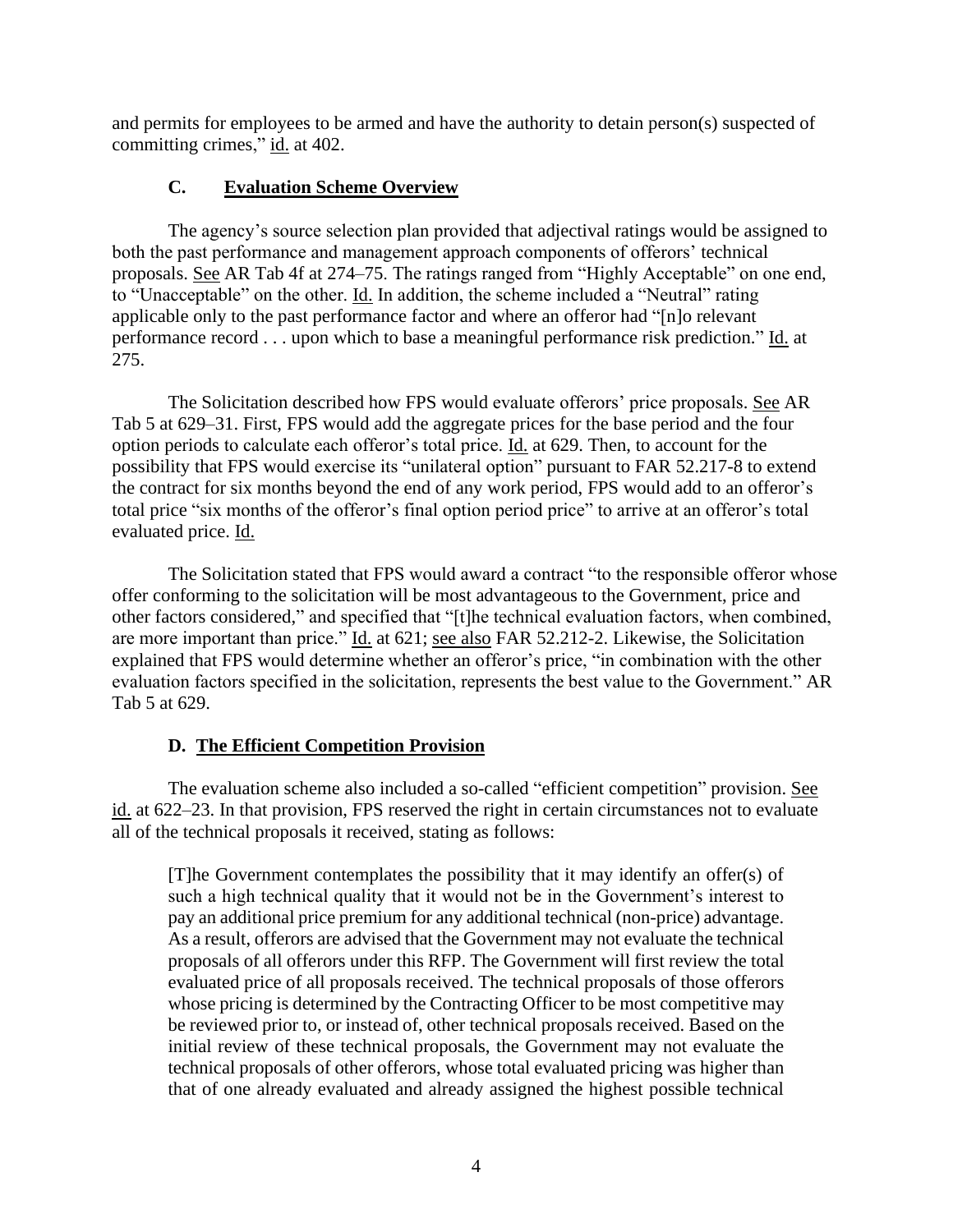adjectival rating. This would occur when the Contracting Officer determines that one or more of the technical proposals already reviewed is of such a level of quality that it would not be in the interest of the Government to incur cost beyond the price of the technical proposals already reviewed.

<u>Id.</u>

#### II. **Evaluation and Award Decision**

#### A. The Determination of the Most Competitive Offers

Ten offerors, including AGMA and the awardee, Kerberos, submitted proposals in response to the Solicitation. AR Tab 28 at  $1832-33$ <sup>1</sup>. The contracting officer ("CO") began by reviewing the total prices of all of the proposals received. Id. at 1834–35. His comparison of the proposals' prices is reflected in the table below:

| Contractor                    | <b>Total Price</b> | % Difference<br>from Lowest<br><b>Proposal</b> | % Difference<br>from Proposal<br><b>Listed</b><br><b>Immediately</b><br><b>Above</b> |
|-------------------------------|--------------------|------------------------------------------------|--------------------------------------------------------------------------------------|
| $* * *1$                      | \$21,455,420.00    |                                                |                                                                                      |
| Kerberos International, Inc.  | \$21,854,180.00    | 1.86%                                          | 1.86%                                                                                |
| $* * *1$                      | \$21,992,085.00    | 2.50%                                          | 0.63%                                                                                |
| <b>AGMA Security Services</b> | \$23,353,705.00    | 8.85%                                          | 6.19%                                                                                |
| $* * *1$                      | \$23,659,880.00    | 10.27%                                         | 1.31%                                                                                |
| $* * * 1$                     | \$23,734,355.00    | 10.62%                                         | 0.31%                                                                                |
| $* * *1$                      | \$23,857,510.00    | 11.20%                                         | 0.52%                                                                                |
| $* * *1$                      | \$24,779,050.00    | 15.49%                                         | 3.86%                                                                                |
| $* * *1$                      | \$84,643,445.00    | 294.51%                                        | 241.59%                                                                              |

Id. at 1834.

Based on this comparative data, the CO identified "four distinct groups of proposals." Id. at 1835. The first group consisted of the lowest-priced proposal, which belonged to  $[* **]$ , and the proposals of two other vendors (one of which was the awardee, Kerberos). See id. at 1834– 35. The price proposals of Kerberos and the other vendor fell within approximately 2.50% of  $[* * *]$  price proposal. See id. The second group consisted of four vendors whose prices were between approximately 8.85% and 11.20% higher than  $[* * *]$  proposal. See id. AGMA's proposal was the lowest priced in this group. See id. The third group included a single vendor whose price was about 15.49% higher than  $[* **]$ , and the fourth group similarly consisted of only one vendor, whose price was 294.51% higher than  $[* **]$ , the lowest-priced offeror. See id.

<sup>&</sup>lt;sup>1</sup> FPS excluded one offeror from consideration after determining that its proposal did not satisfy the Solicitation's requirements. AR Tab 28 at 1833. The agency therefore evaluated nine offers. See id. at 1834-35.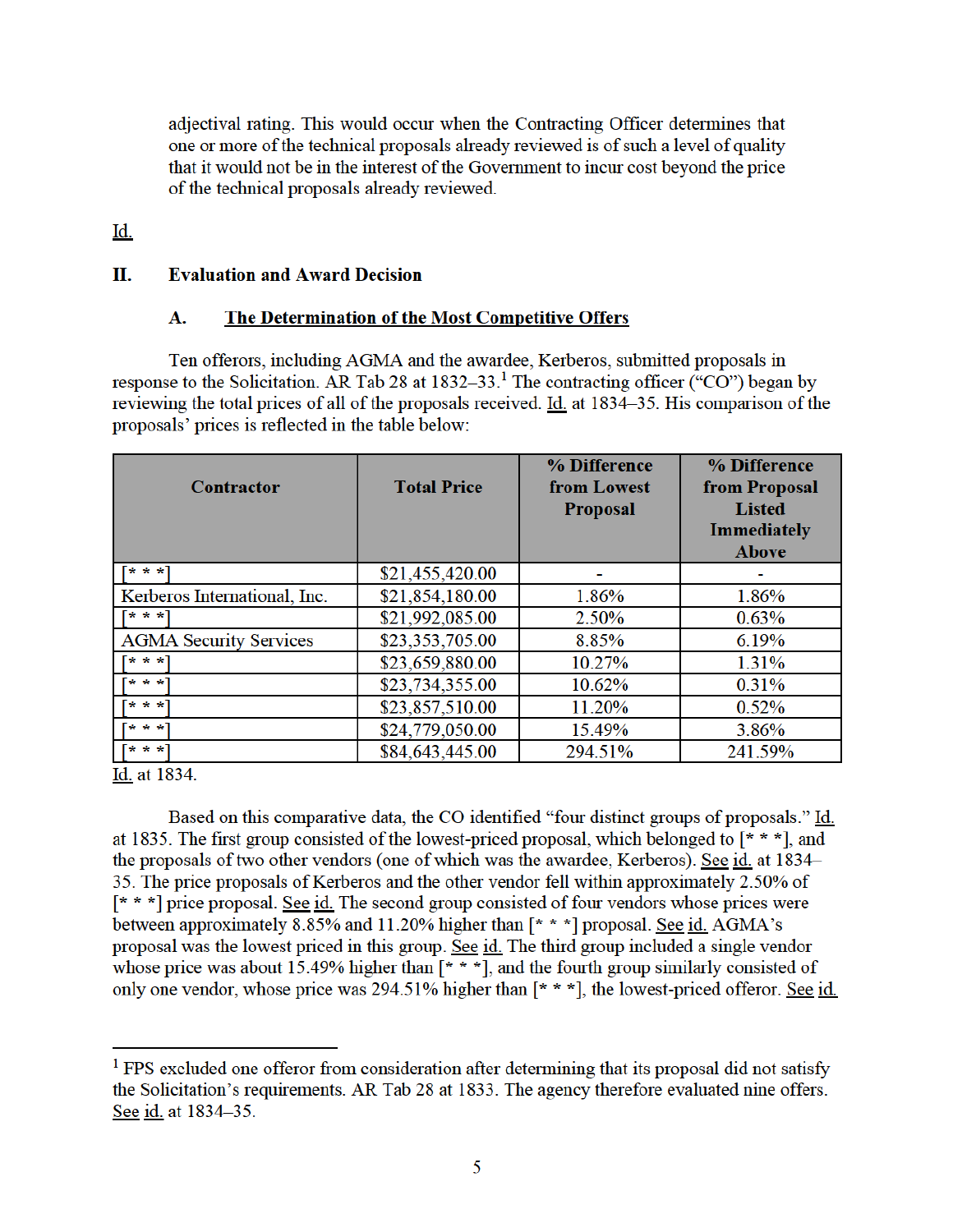The CO also calculated the average price of all proposals (excluding the highest-priced proposal). Id. at 1835. That average price was \$23,085,773.13. Id. AGMA's price proposal was approximately \$267,932 higher than that average. See id. at 1834–35.

# **B. The Evaluation of Kerberos' Technical Proposal**

Based on the pricing comparison set forth above, the CO invoked the efficient competition provision and referred only the three lowest-priced proposals ([**\* \* \***] and Kerberos) to the technical evaluation team ("TET"). See id. at 1834–35; see also AR Tab 23 at 1438–86. For each technical proposal, the TET evaluated the offeror's relevant past performance and management approach, and it assigned an adjectival rating to each factor. See AR Tab 23 at 1445–74.

The TET assigned "Highly Acceptable" ratings to Kerberos' technical proposal as to both past performance and management approach. Id. at 1474; see also id. at 1453–63 (Kerberos' evaluation).<sup>2</sup> The other two offerors received "Acceptable" ratings for both technical factors. Id. at 1474; see also id. at 1445–53 ([**\* \* \***] evaluation), 1463–74 ([**\* \* \***] evaluation). 3

# **1. Past Performance**

Kerberos' "Highly Acceptable" past performance rating was based on the TET's evaluation of both Kerberos' past performance and that of its teaming partner, COGAR. See id. at 1453–60; see also AR Tab 5 at 625 (explaining that offerors may submit additional reference projects to demonstrate the relevant past performance of teaming partners).

AR Tab 23 at 1444.

<sup>&</sup>lt;sup>2</sup> A "Highly Acceptable" rating is assigned where the "[p]roposal meets and exceeds the requirements for an acceptable rating" and where the proposal demonstrates "a high probability of success in contract performance" based on the following:

<sup>(1)</sup> the proposal exceeds the solicitation requirements; (2) the proposal offers innovations and/or creative approaches that are beneficial to the Government; (3) the proposal demonstrates a superior understanding of the solicitation requirements and/or; (4) the level of performance risk associated with the proposal is substantially less than the level expected from a competent Contractor[.]

 $3$  An "Acceptable" rating is appropriate where a "[p]roposal meets all the requirements of the solicitation with no deficiencies or affirmative exceptions to the solicitation requirements." AR Tab 23 at 1444. An "Acceptable" proposal demonstrates that the offeror has "[a] good probability of success in contract performance" as demonstrated by the fact that "(1) the proposal reflects a satisfactory understanding of the solicitation requirements; and (2) the level of performance risk associated with the proposal is no more than the level expected from a competent Contractor." Id.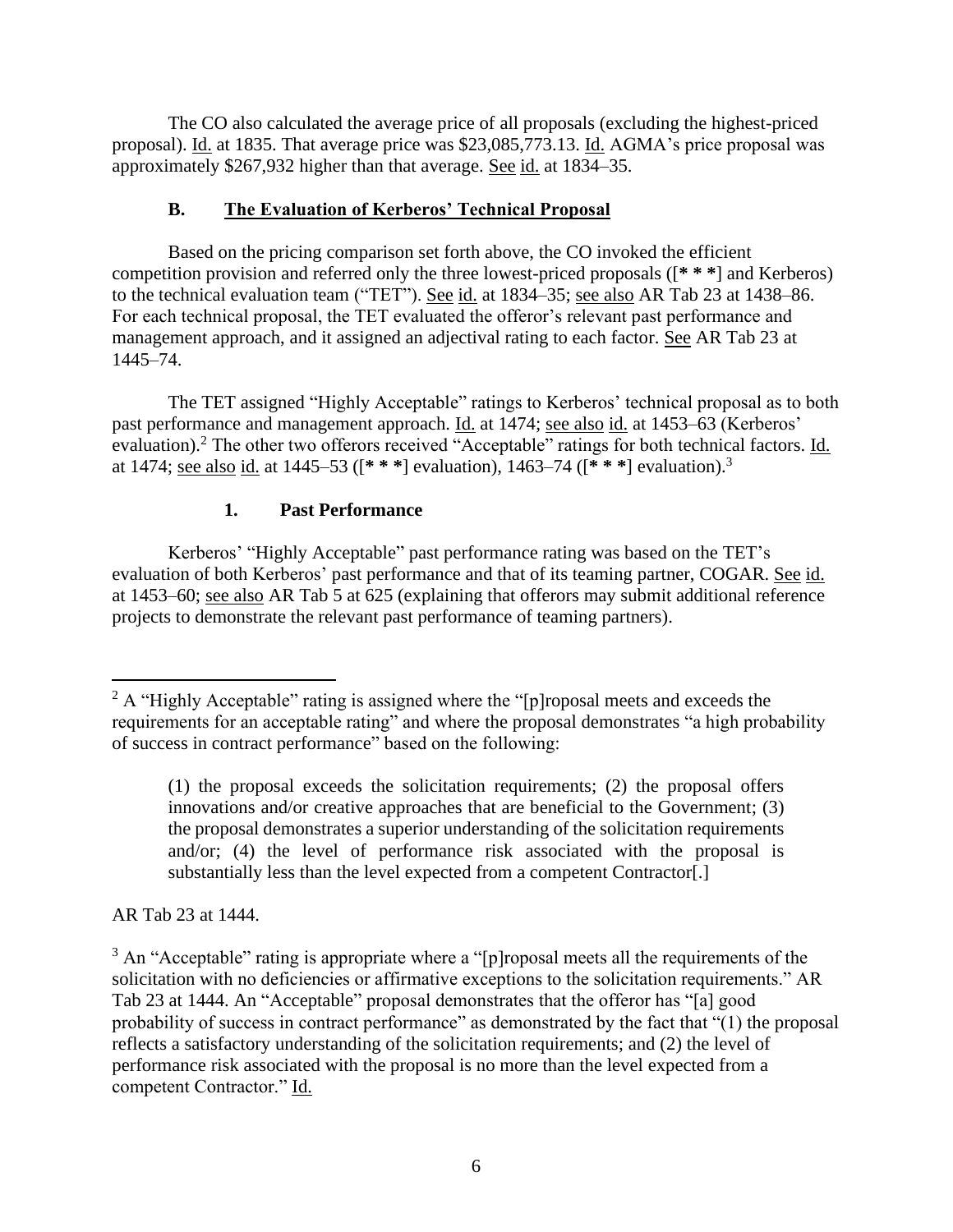The TET reviewed references for three contracts for security services that Kerberos was performing at the time it responded to the Solicitation. AR Tab 23 at 1453–56. It determined that the first contract, which was with the Centers for Medicare and Medicaid Services ("CMS") was "fully relevant" to the current procurement "in terms of scope, magnitude[,] and complexity." Id. at 1455. The TET noted that CMS had rated Kerberos' performance on the contract "Acceptable" and said it would hire Kerberos again. *Id.* The TET determined that both Kerberos' second contract, with the United States Merchant Marine Academy, and a third contract, with TaskUS, were relevant in terms of scope and complexity but not magnitude. Id. at 1455–56. Nonetheless, it characterized the second and third contracts as relevant "in the aggregate," and noted that the respondent to a questionnaire about the third contract rated Kerberos "Highly Acceptable." Id. at 1456, 1459.

The TET also evaluated two contracts for security services that COGAR submitted for consideration as part of Kerberos' technical proposal. See id. at 1456–59.<sup>4</sup> The TET determined that both contracts were fully relevant; indeed, COGAR was the incumbent contractor and one of its reference contracts was for security services at Customs and Border Protection facilities in Puerto Rico. Id. at 1458. For both contracts, the TET reviewed assessments from the Contract Performance Assessment Reporting System ("CPARS"), which rated COGAR's performance on one contract between "Very Good" and "Exceptional" and, on the other contract, between "Satisfactory" and "Very Good." *Id.*; see also AR Tab 24b at 1554–87, 1610–15 (COGAR's CPARS assessments). The TET noted that COGAR was rated "Exceptional" in all categories in the most recent assessment of COGAR's performance under the incumbent contract. AR Tab 23 at 1458.

The TET reviewed three more CPARS assessments of COGAR. See id. at 1459; see also AR Tab 24b at 1588–92, 1602–09 (COGAR's CPARS assessments). On one of these assessments, COGAR received a rating of "Marginal." AR Tab 23 at 1459; see also AR Tab 24b at 1589–91. The TET explained that the "Marginal" rating followed COGAR's request to cancel a contract early. See AR Tab 23 at 1459. COGAR's bid for that contract had been too low, and COGAR faced financial harm, including bankruptcy, if it continued to perform under the contract. Id. The TET considered the circumstances that led to COGAR's "Marginal" rating, the time that had elapsed since the rating, and COGAR's performance on other metrics. Id. at 1460. It concluded that the "Marginal" rating was "an isolated incident" that did not represent a significant risk of underperformance on the current contract. Id.

#### **2. Management Approach**

As noted, the TET also assigned a rating of "Highly Acceptable" to the management approach outlined in Kerberos' proposal. Id. at 1463. The TET reviewed Kerberos' plans for supervising employees, conducting inspections of employees and their posts, addressing misconduct, and transitioning to contract performance. See id. at 1460–63. Overall, the TET

<sup>4</sup> Kerberos' technical proposal included three of COGAR's contracts. See AR Tab 15a 1129–37. But COGAR performed one of the contracts more than three years earlier. Id. at 1135; see also AR Tab 23 at 1459. Pursuant to the Solicitation, the TET excluded this contract from its evaluation of COGAR's past performance. AR Tab 23 at 1459; see also AR Tab 5 at 624.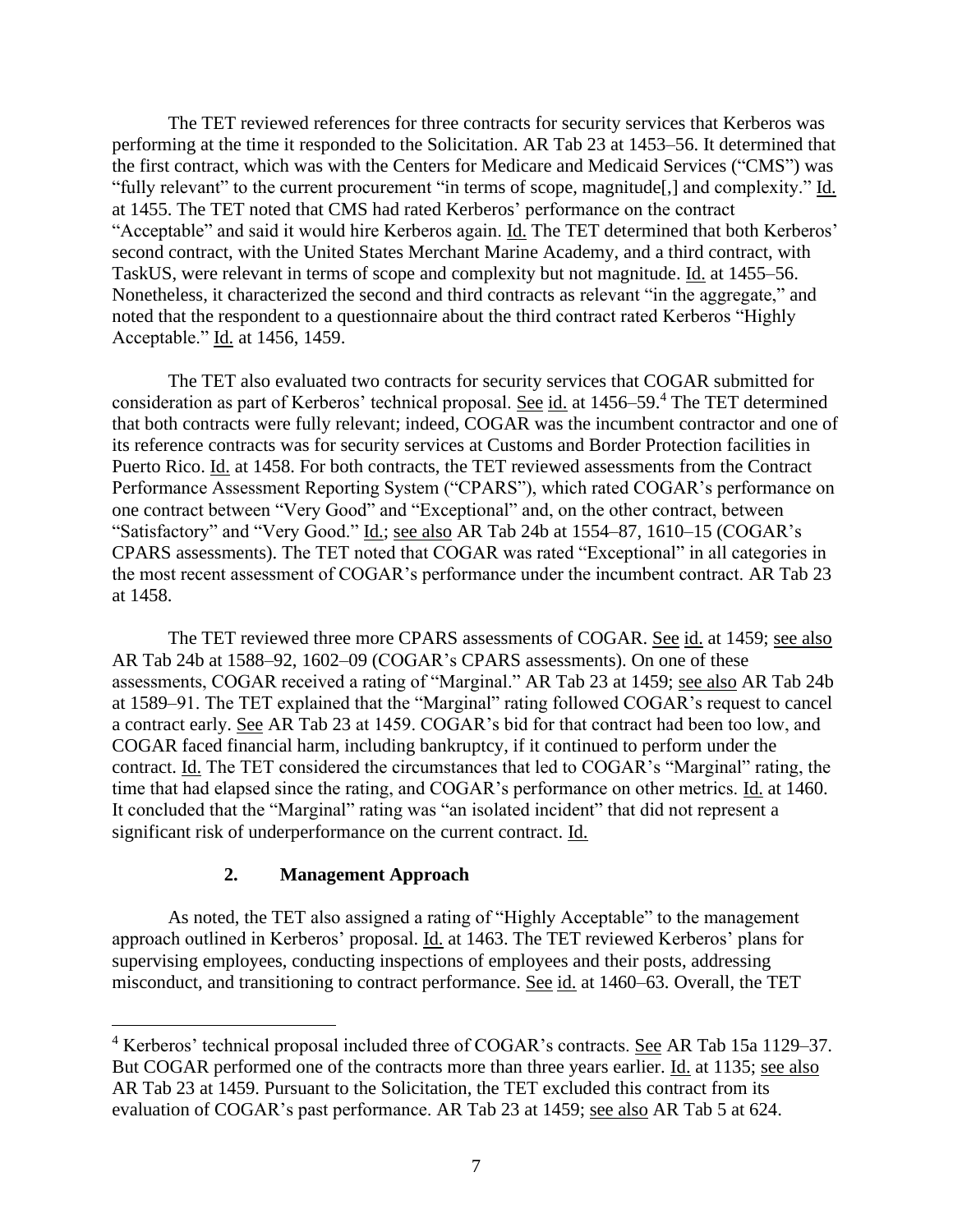identified seven strengths and no weaknesses in Kerberos' proposed management approach. Id. at 1463. It concluded that "the proposal meets and exceeds the requirements," and that "the level of performance risk associated with the proposal is substantially less than the level expected from a competent Contractor." Id.

### **C. The Price-Realism Analysis**

The CO conducted price-realism analyses only for Kerberos, whose technical proposal received the highest possible ratings, and [**\* \* \***], which, as noted, submitted the lowest-priced proposal. See AR Tab 28 at 1837–42. The CO's analysis of Kerberos' proposal—which was based on the price breakdown provided in its pricing element worksheet—was detailed and comprehensive. See id. at 1835–42; see also AR Tab 15b at 1194–97 (Kerberos' pricing element worksheet). Based on that analysis, he found that Kerberos' proposal presented no price-realism concerns. See AR Tab 28 at 1839–42.

The CO began by examining Kerberos' proposed hourly wage and health and welfare rates. Id. at 1839. Because both rates met the minimum required under the contract, the CO concluded that they did not create price-realism concerns. Id. at 1839–40. Moreover, the CO noted that the wage and health and welfare rates were "the most significant cost elements," [**\* \* \***]. Id. at 1839.

Next, the CO reviewed Kerberos' proposed prices for employees' paid breaks during the workday and for holidays, training, and other paid time away from work. Id. at 1840–41. The CO also considered Kerberos' proposal to pay supervisors and Puerto Rico's disability insurance tax. Id. at 1841. The CO did not identify any price-realism concerns among these components of Kerberos' price proposal. Id. at 1840–41.

Kerberos also proposed [**\* \* \***] for other direct elements (e.g., uniforms, weapons, guard license fees, and vehicles). Id. at 1841; see also AR Tab 15b at 1194. [**\* \* \***] had proposed [**\* \* \***] for the same items. AR Tab 28 at 1841; see also AR Tab 18b at 1403 ([**\* \* \***] pricing element worksheet). The CO noted, however, that Kerberos' teaming agreement with the incumbent contractor could explain the difference between the proposed prices. AR Tab 28 at 1841–42. The CO explained that, under the previous contract, COGAR already may "have incurred the bulk of costs typically associated with new vendor transition (weapons, uniforms, ammunition, personal protective equipment, security supplies)." Id. at 1842. The CO concluded that Kerberos' pricing for other direct elements did not "significantly increase contract performance risk." Id.

The CO noted that Kerberos' proposed hourly wage rate for the base year (\$26.57) was 15.7% less than COGAR's rate under the existing contract (\$30.74). Id. But COGAR's current rate, he explained, "was negotiated in a sole source environment," and "it is expected that the hourly rates of the instant requirement would be less as these rates are being proposed in a competitive environment." Id. Likewise, the CO determined that Kerberos' proposed hourly rate for emergency security services was significantly lower than the base rate under the existing contract. Id. He found, however, that the low rate represented "minimal performance risk" because the Solicitation capped the hours for emergency security services at only 1.5% of overall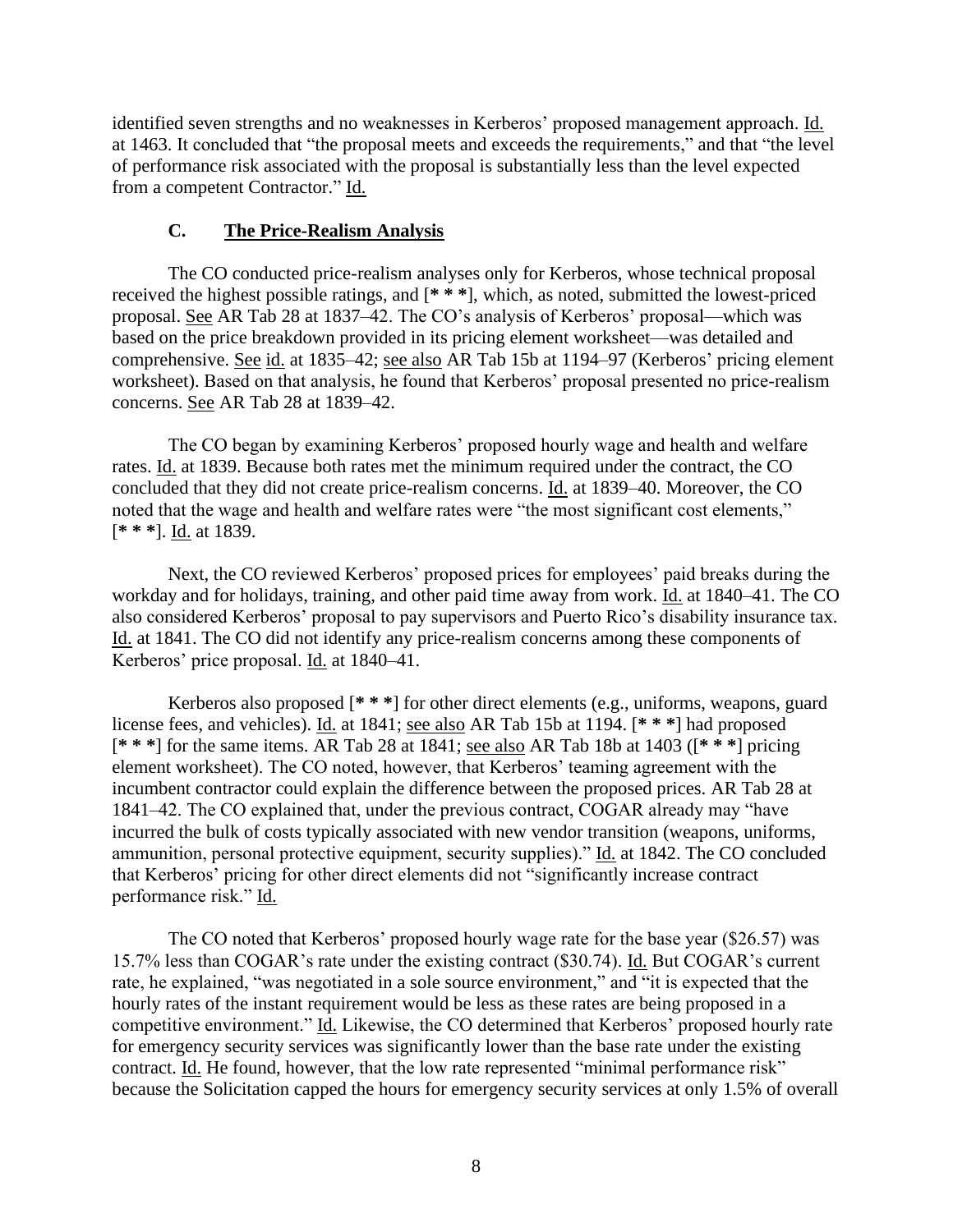hours. Id.; see also AR Tab 5 at 325–29 (Solicitation's Standard Form 1449 and pricing schedule).

# **D. The Decision Not to Evaluate Other Less Competitively Priced Technical Proposals**

Upon reviewing the TET's evaluation of the three lowest-priced proposals, the CO invoked his authority under the efficient competition provision to make an award decision without conducting an evaluation of any other proposals. AR Tab 28 at 1835. The CO noted that the difference in price between the highest-ranked evaluated proposal (Kerberos') and the lowest-priced unevaluated proposal (AGMA's) was 6.99%. Id. He concluded that "any possible technical superiority of an unevaluated (and higher priced) technical proposal, over a (lower priced) proposal that was already evaluated and assigned the highest possible technical rating, would not warrant an additional price premium." Id. He explained that "it would not be in the best interest of the Government to incur costs beyond the price of the technical proposals already evaluated," and that, "[a]s such, no additional proposals were reviewed in accordance with the [Solicitation]." Id.

# **E. The Final Award Decision**

After reviewing the TET's evaluations of the three lowest-priced technical proposals and analyzing Kerberos' and [**\* \* \***] price proposals, the CO recommended that FPS award the contract to Kerberos, whose proposal, he found, "represents the best value to the Government due to its Highly Acceptable technical rating and competitive price." Id. at 1846.

The source selection authority ("SSA") agreed. See AR Tab 27 at 1828. She concurred with the TET's ratings and with the CO's analysis of Kerberos' price proposal. Id. at 1819. The SSA reviewed Kerberos' and [**\* \* \***] proposals and, noting that technical factors were more important than price, concluded that Kerberos' offer was "more advantageous to the Government when compared to the offer of [**\* \* \***]." Id. at 1827.

### **III. Post-Award Debriefing**

FPS notified AGMA on November 18, 2020, that it had awarded the contract to Kerberos and that it had not evaluated AGMA's technical proposal. See AR Tab 30 at 2143–44 (Notice to Unsuccessful Offerors). On November 20, 2020, AGMA requested a debriefing, AR Tab 31 at 2159, which was conducted on November 24, 2020, AR Tab 33a at 2175. During the debriefing, FPS explained that AGMA's price was 6.86% higher than Kerberos' and "was not deemed to be most competitive in comparison to the other offerors selected for initial evaluation." Id. FPS also explained that Kerberos' technical proposal received the highest possible adjectival rating. Id. "[T]herefore," FPS advised AGMA, it had concluded that "any unevaluated offeror would not warrant an additional price premium." Id.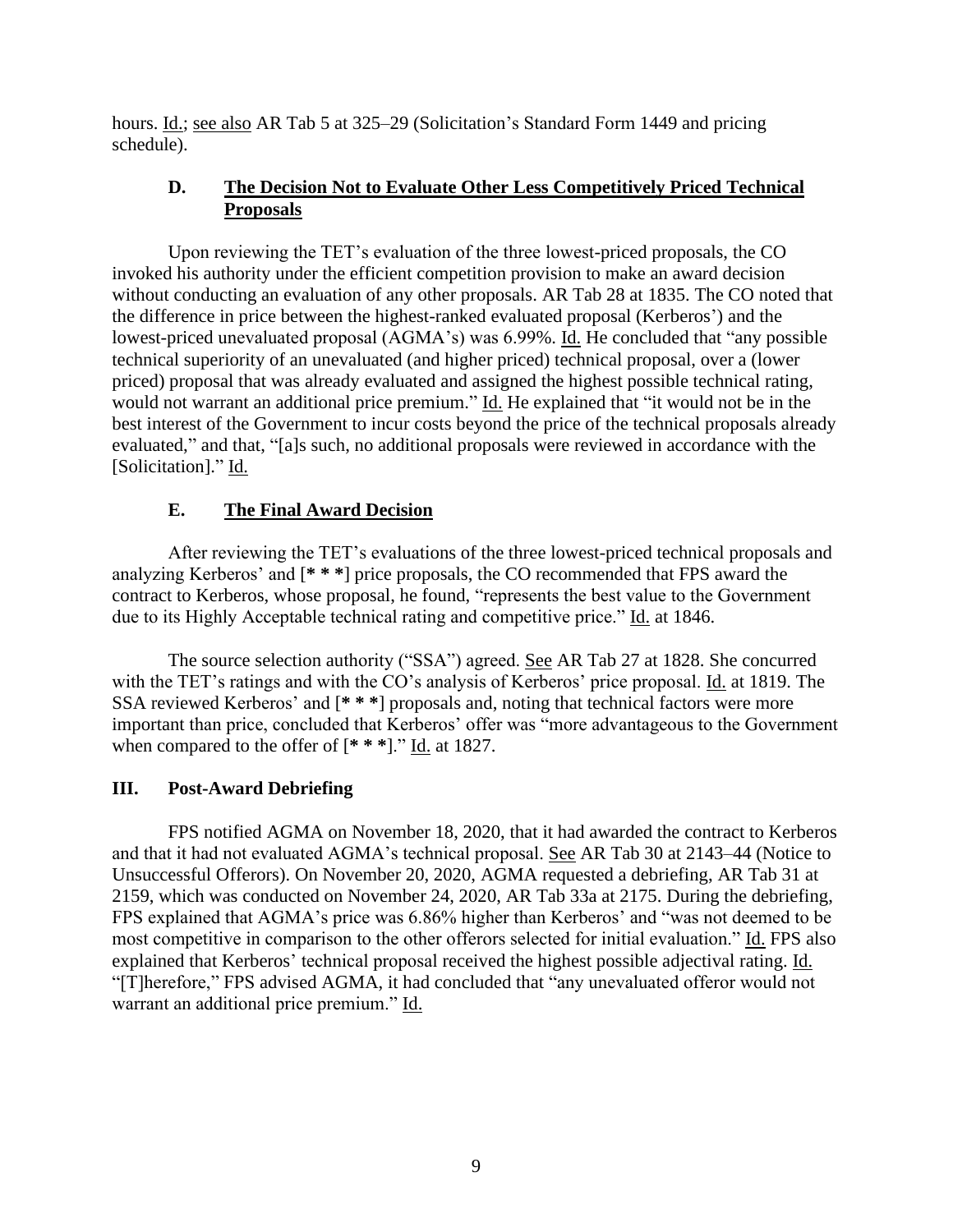### **IV. GAO Protest**

On November 30, 2020, AGMA filed a protest with the Government Accountability Office ("GAO"), challenging FPS' decision not to evaluate AGMA's technical proposal. See AR Tab 36 at 2193–99 (AGMA's GAO protest B-419443). AGMA also challenged FPS' decision to award the contract to Kerberos, alleging that Kerberos was ineligible for the contract because it had not satisfied all of the licensing requirements at the time of award, and arguing that Kerberos had impermissibly teamed with COGAR and engaged in "buying-in." Id. at 2200–01.

GAO denied AGMA's protest on February 19, 2021. AR Tab 43 at 3211–17 (GAO Decision). GAO explained that AGMA's argument that FPS erred in awarding a contract without evaluating AGMA's technical proposal was, in GAO's view, a challenge "to the express terms of the [Solicitation]." Id. at 3214. The GAO concluded that this argument was untimely because it was raised after the deadline for responding to the Solicitation. Id. GAO further concluded that FPS' omission of the six-month option period from its initial review of offerors' prices was not prejudicial to AGMA. Id. at 3215–16. Finally, GAO determined that the Solicitation did not require offerors to satisfy all licensing requirements until after the award of the contract, and GAO found no factual support for AGMA's argument that Kerberos' teaming agreement with COGAR was improper. Id. at 3216–17.

#### **V. This Action**

AGMA initiated its bid protest in this Court on September 22, 2021. See Compl., ECF No. 1. The government filed the administrative record on October 22, 2021. ECF No. 13. AGMA filed its motion for judgment on the administrative record on November 5, 2021. See Pl.'s MJAR. The government filed its cross-motion for judgment on the administrative record and response to AGMA's motion on November 19, 2021. See Def.'s MJAR. AGMA filed its response to the government's cross-motion and its reply in support of its own motion on December 2, 2021. See Pl.'s Reply in Supp. of its Mot. for J. on the Admin. R. and Mot. for Permanent Inj., and Opp'n to Def.'s Mot. for J. on the Admin. R. ("Pl.'s Reply."), ECF No. 18. The government filed its reply on December 9, 2021. See Def.'s Reply in Supp. of its Mot. for J. on the Admin R. ("Def.'s Reply"), ECF No. 19.

On December 17, 2021, the parties presented oral arguments on their cross-motions for judgment on the administrative record.

#### **DISCUSSION**

#### **I. Subject-Matter Jurisdiction**

The Court of Federal Claims has jurisdiction over bid protests in accordance with the Tucker Act, 28 U.S.C. § 1491(b)(1). Specifically, the court has the authority "to render judgment on an action by an interested party objecting to a solicitation by a Federal agency for bids or proposals for a proposed contract or to a proposed award or the award of a contract or any alleged violation of statute or regulation in connection with a procurement or a proposed procurement." 28 U.S.C. § 1491(b)(1); <u>see also Sys. Application & Techs.</u>, Inc. v. United States,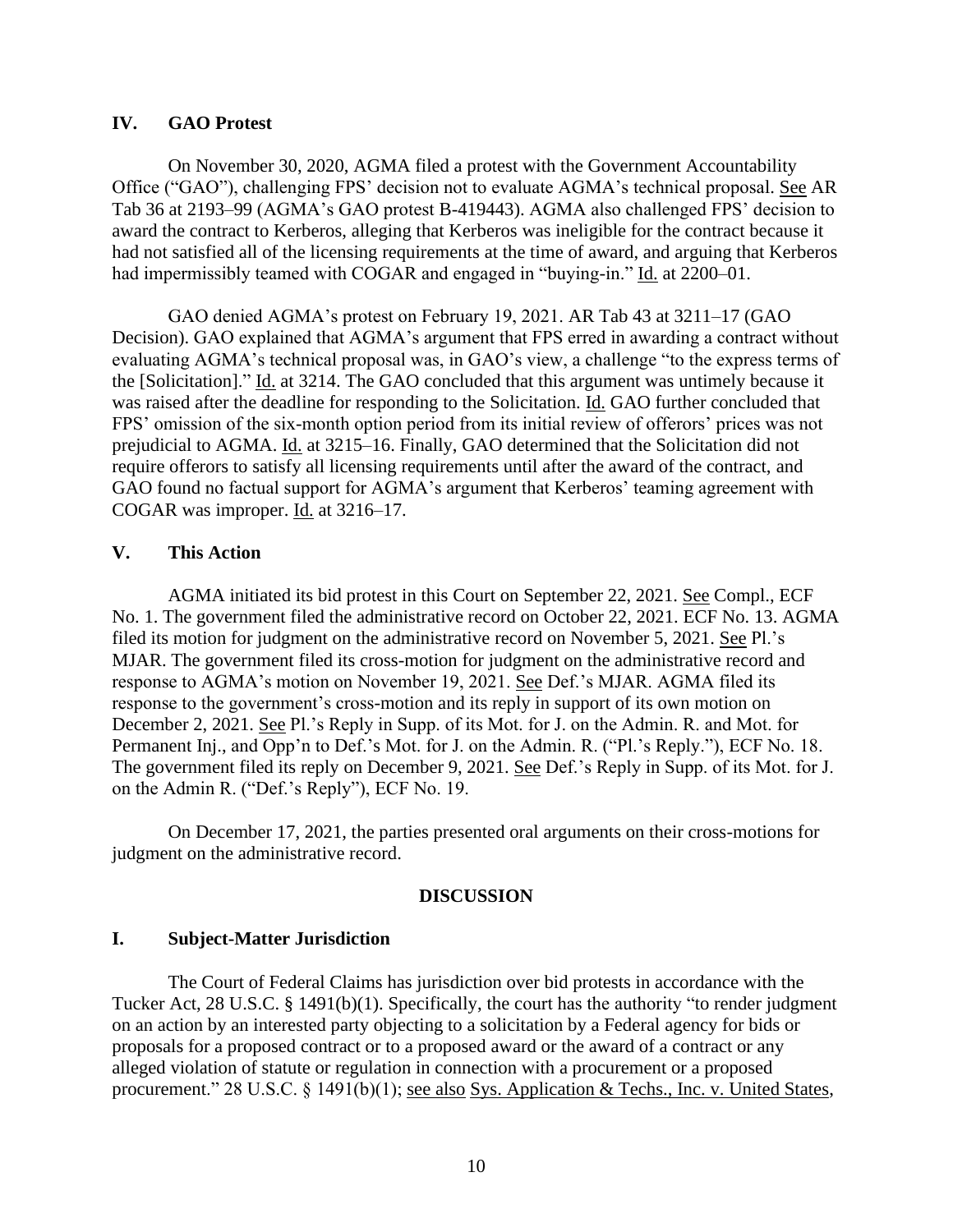691 F.3d 1374, 1380–81 (Fed. Cir. 2012) (observing that § 1491(b)(1) "grants jurisdiction over objections to a solicitation, objections to a proposed award, objections to an award, and objections related to a statutory or regulatory violation so long as these objections are in connection with a procurement or proposed procurement").

To possess standing to bring a bid protest under  $\S$  1491(b)(1), a plaintiff must be an "interested party," i.e., "an actual or prospective bidder" who possesses a "direct economic interest" in the procurement. CliniComp Int'l, Inc. v. United States, 904 F.3d 1353, 1358 (Fed. Cir. 2018) (quoting Digitalis Educ. Sols., Inc. v. United States, 664 F.3d 1380, 1384 (Fed. Cir. 2012)); see also Orion Tech., Inc. v. United States, 704 F.3d 1344, 1348 (Fed. Cir. 2013). "In a post-award bid protest, the relevant inquiry is whether the bidder had a 'substantial chance' of winning the award" but for the error about which it complains. Eskridge & Assocs. v. United States, 955 F.3d 1339, 1345 (Fed. Cir. 2020) (quoting Statistica, Inc. v. Christopher, 102 F.3d 1577, 1582 (Fed. Cir. 1996)).

AGMA has established its standing to sue. Absent the error it alleges the agency committed when it failed to evaluate AGMA's technical proposal, AGMA would have had a substantial chance of competing for and winning the contract award. Similarly, were it not for the other errors AGMA alleges the agency committed—including the allegedly flawed analyses of the price realism and technical quality of Kerberos' proposal—there is a substantial chance that the agency would have evaluated AGMA's proposal and awarded it the contract. That is because neither of the two other lower-priced offerors received more than "Acceptable" ratings on their technical proposals and because AGMA's proposal was the lowest priced among the unevaluated offerors. The Court therefore has jurisdiction over this bid protest.

#### **II. Motions for Judgment on the Administrative Record**

An agency's procurement decision is reviewed on the basis of the administrative record. See Bannum, Inc. v. United States, 404 F.3d 1346, 1353–54 (Fed. Cir. 2005). Parties may move for judgment on the administrative record pursuant to Rule 52.1 of the Rules of the Court of Federal Claims ("RCFC"). When they do, the Court makes "factual findings under RCFC [52.1] from the record evidence as if it were conducting a trial on the record." Id. at 1357. The Court is charged with determining "whether, given all the disputed and undisputed facts, a party has met its burden of proof based on the evidence in the record." A&D Fire Prot., Inc. v. United States, 72 Fed. Cl. 126, 131 (2006). Unlike a summary judgment proceeding, genuine issues of material fact will not foreclose judgment on the administrative record. Bannum, 404 F.3d at 1356.

### **III. Scope of Review of Procurement Decisions**

The Court reviews challenges to procurement decisions under the same standards used to evaluate agency actions under the Administrative Procedure Act, 5 U.S.C. § 706. See 28 U.S.C. § 1491(b)(4) (stating that, "[i]n any action under this subsection, the courts shall review the agency's decision pursuant to the standards set forth in section 706 of title 5"). Thus, to successfully challenge an agency's procurement decision, a plaintiff must show that the agency's decision was "arbitrary, capricious, an abuse of discretion, or otherwise not in accordance with law." 5 U.S.C. § 706(2)(A); see also Bannum, 404 F.3d at 1351.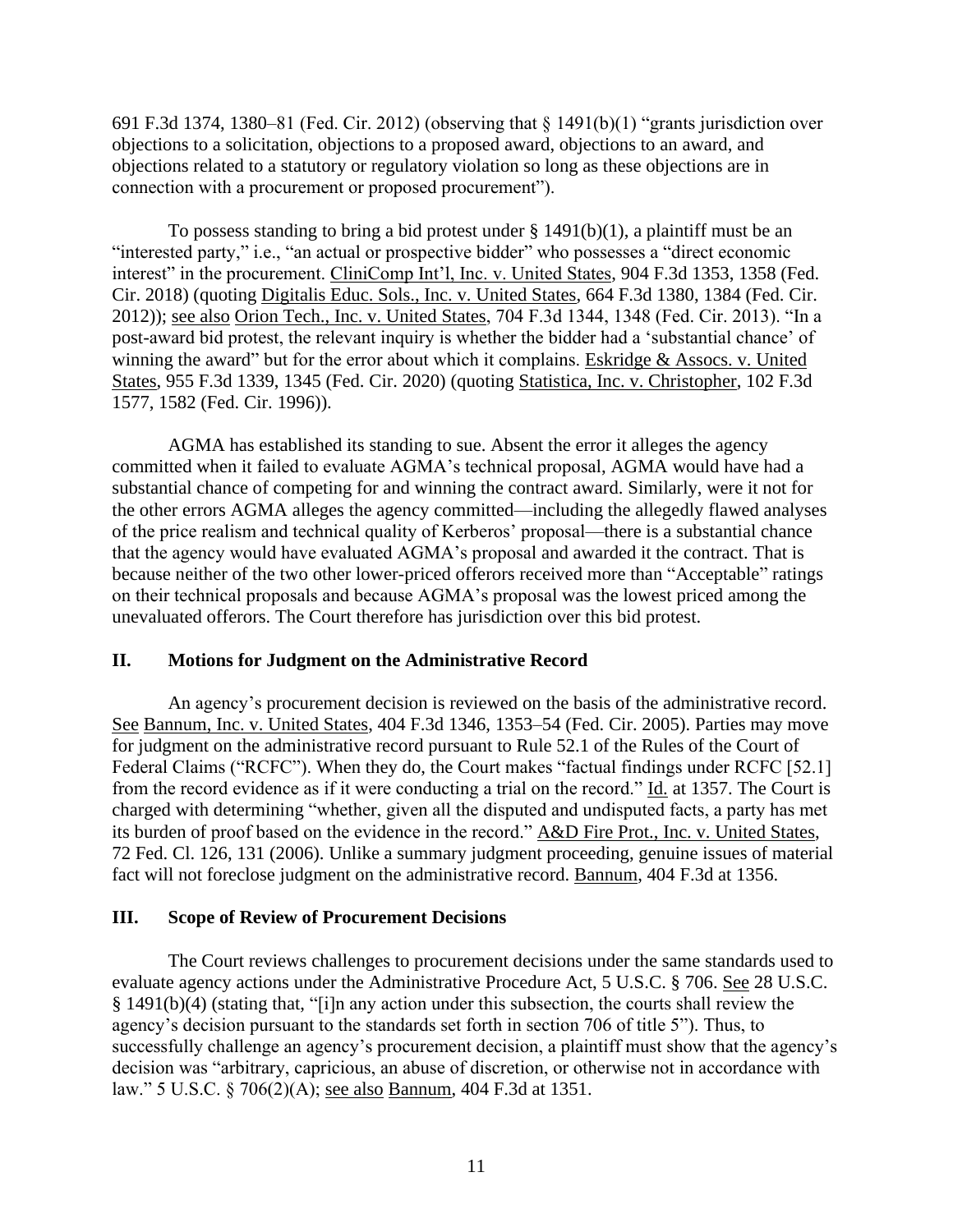"[P]rocurement decisions are subject to a 'highly deferential rational basis review.'" Safeguard Base Operations, LLC v. United States, 989 F.3d 1326, 1343 (Fed. Cir. 2021) (alteration in original) (quoting PAI Corp. v. United States, 614 F.3d 1347, 1351 (Fed. Cir. 2010)). The Court, therefore, will sustain an agency's award decision so long as it "evinc[es] rational reasoning and consideration of relevant factors." Advanced Data Concepts, Inc. v. United States, 216 F.3d 1054, 1058 (Fed. Cir. 2000) (citing Bowman Transp., Inc. v. Arkansas-Best Freight Sys., Inc., 419 U.S. 281, 285 (1974)). Further, the Court cannot substitute its judgment for that of the agency when reasonable minds might disagree. See Honeywell, Inc. v. United States, 870 F.2d 644, 648 (Fed. Cir. 1989) (holding that as long as there is "a reasonable basis for the agency's action, the court should stay its hand even though it might, as an original proposition, have reached a different conclusion" (quoting M. Steinthal & Co. v. Seamans, 455 F.2d 1289, 1301 (D.C. Cir. 1971))).

#### **IV. Merits**

### **A. AGMA's Claim that the Agency's Decision Not to Evaluate its Technical Proposal was Arbitrary, Capricious, and an Abuse of Discretion**

AGMA's first claim is that FPS' decision to award the contract to Kerberos without at least evaluating AGMA's technical proposal was arbitrary, capricious, and an abuse of discretion. Pl.'s MJAR at 16. It so argues because, in its view, there was a "relatively modest difference between AGMA's price and the award price." Id. AGMA contends that, because "the technical evaluation factors are more important than price, the small difference between AGMA's price and the award price is not sufficient to exclude the possibility that any possible technical advantage in AGMA's proposal would warrant a price premium, and therefore provide the best value to the agency." Id. at 16–17 (internal quotation marks omitted).

AGMA's contentions lack merit. As noted above, the Solicitation's efficient competition provision advised offerors that FPS reserved the right not to evaluate the technical proposals of higher-priced offerors when a more competitively priced proposal was "of such a level of quality that it would not be in the interest of the Government to incur cost beyond the price" of that proposal. AR Tab 5 at 623. The CO explained why he decided to exercise that right here, and his decision was consistent with the terms of the Solicitation. See id. at 622–23; AR Tab 28 at 1834– 35 (Pre-Award Business Memorandum).

Thus, the CO explained, he first calculated each of the proposals' total evaluated prices. See AR Tab 28 at 1834.<sup>5</sup> As described above, the CO then separated the price proposals into four price groups. Id. at 1835. The first group, which included awardee Kerberos, was composed of the three lowest-priced proposals. See id. at 1834–35. Those proposals were grouped together

<sup>&</sup>lt;sup>5</sup> As discussed below, however, the CO made an error in his calculation of the actual amount of the offerors' total evaluated prices when, contrary to the Solicitation, he did not include the price of the six-month option period. See AR Tab 5 at 622–23, 629; AR Tab 28 at 1834–35. The Court addresses this error in detail below and concludes that it was not prejudicial to AGMA.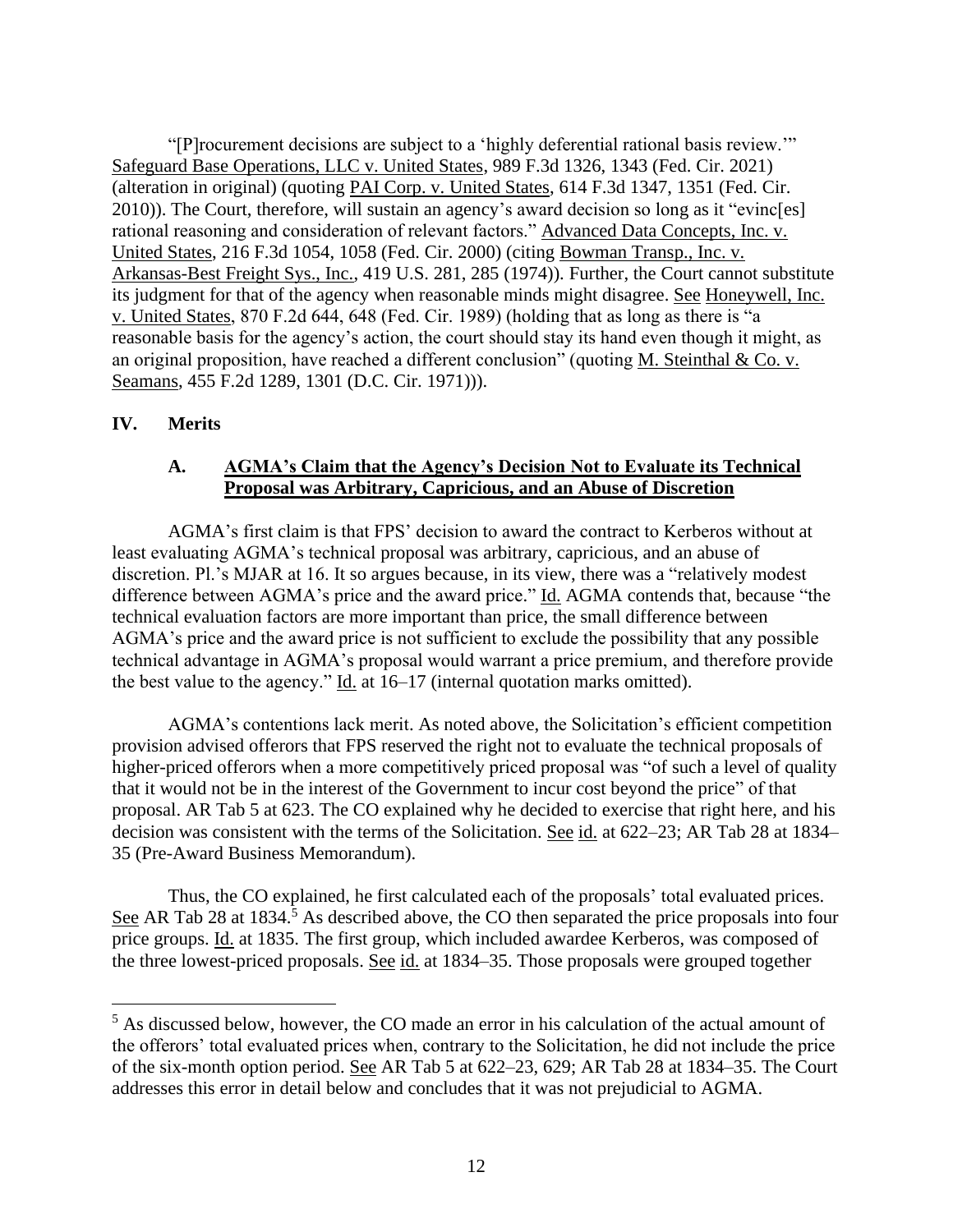because one was the lowest-priced proposal, and the other two were priced within 2.50% of that proposal. Id. at 1835. The second group consisted of vendors whose prices were between 8.85% and 11.20% of the lowest-priced proposal. Id. AGMA's proposal was in that group. See id. at 1834–35. It was 6.19% higher than the first group's highest-priced proposal. See id. It was also priced above the average total proposed price among the proposals. See id.<sup>6</sup>

The CO referred the three proposals included in the first group to the TET "prior to, [and] instead of, other technical proposals received." See AR Tab 5 at 623; AR Tab 23 at 1439; AR Tab 28 at 1835. AGMA contends that it was an error not to also refer its proposal to the TET because the difference between its price and that of Kerberos, the contract awardee, was "relatively modest." Pl.'s MJAR at 16. It also argues that the CO's decision to create groupings of offerors by price when determining the most competitively priced proposals was "tantamount to an unstated evaluation criterion." Id. at 18 n.20.

These arguments lack merit. The decision where to draw the line as to which proposals have the most competitive prices is one that is committed to the discretion of the agency. Here, the agency drew the line between the first group and the second group on the basis of the approximately \$1.4 million (7%) jump in price between the highest-priced proposal in the first group and the lowest-priced proposal in the second group. See AR Tab 28 at 1834–35. Because that line is neither arbitrary nor clearly unreasonable, the Court must defer to the agency's judgment.

Further, sorting the price proposals into groups did not involve the impermissible use of an unstated evaluation criterion. To be sure, an agency is required to evaluate proposals based only on the criteria stated in a solicitation. Summit Techs., LLC v. United States, 151 Fed. Cl. 171, 180–81 (2020) (citing Banknote Corp. of Am. v. United States, 56 Fed. Cl. 377, 386 (2003), aff'd, 365 F.3d 1345 (Fed. Cir. 2004)). But "a solicitation need not identify criteria intrinsic to the stated evaluation factors," and, moreover, "agencies retain great discretion in determining the scope of a given evaluation factor." Id. at 180 (quoting PlanetSpace, Inc. v. United States, 92 Fed. Cl. 520, 536 (2010)). Therefore, to prevail on an argument that the agency impermissibly employed an unstated evaluation criterion, a protester must show that the agency "used a significantly different basis in evaluating the proposals than was disclosed." Wellpoint Military Care Corp. v. United States, 144 Fed. Cl. 392, 404 (2019) (citing Academy Facilities Mgmt. v. United States, 87 Fed. Cl. 441, 470 (2009)), aff'd, 953 F.3d 1373 (Fed. Cir. 2020).

AGMA cannot make that showing here. As explained above, the Solicitation contemplated that the agency would identify which proposals were the most competitively priced. See AR Tab 5 at 622–23. Sorting the proposals into categories by price was the methodology the agency chose to draw that line. See AR Tab 28 at 1834–35. It did not introduce into the procurement a "significantly different basis" for evaluating price. See Wellpoint, 144 Fed. Cl. at 404. Indeed, AGMA makes no effort to explain what it would have done differently

 $6$  The CO did not include the highest-priced proposal when calculating the average because given that its price was so much higher than the next lowest-priced proposal—it would have distorted the average. AR Tab 28 at 1835.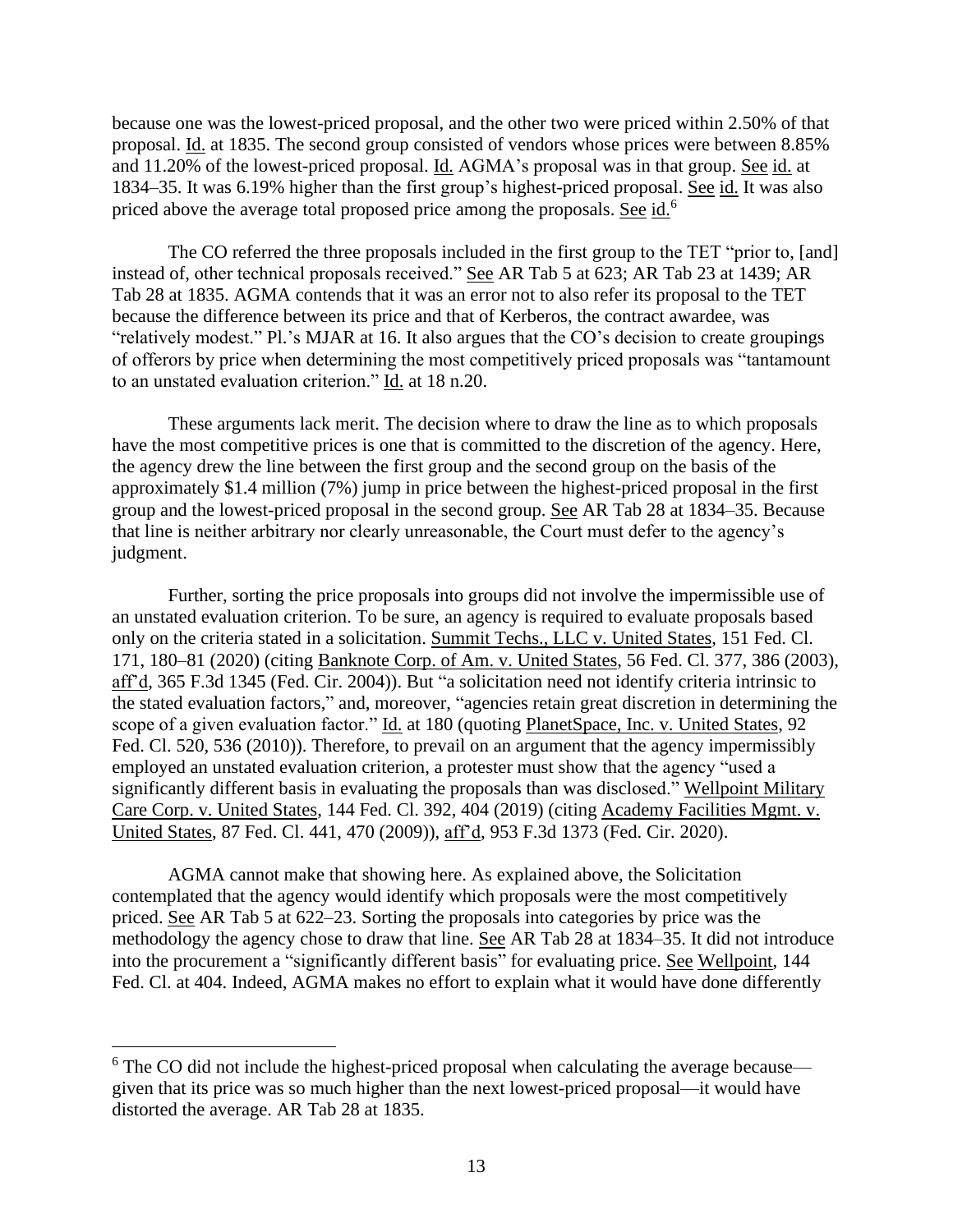had it known that the agency intended to group proposals into price categories as a means of identifying which were most competitively priced.

Having reasonably determined which proposals were the most competitively priced, the Solicitation—as noted—gave the CO the discretion to determine whether any of them were "of such a high technical quality that it would not be in the Government's interest" to consider higher-priced proposals. See AR Tab 5 at 622–23. The CO's determination as to that point was also consistent with the Solicitation, rationally based, and adequately documented. See AR Tab 28 at 1835.

The CO noted that the price of Kerberos' proposal was 6.99% lower than the closest higher-priced and unevaluated proposal (AGMA's). Id. at 1834–35. The CO considered that material difference in price along with the fact that Kerberos' technical proposal had received the highest possible rating. Id. at 1835. In the context of a procurement for security guard services that are available in the commercial market, it was reasonable for him to determine that there could be no technical advantage in AGMA's proposal that would persuade the agency to pay a 6.99% price premium. See id.

AGMA also argues that, without reviewing its technical proposal, the agency could not have decided whether any of the proposal's possible benefits merited its additional cost, nor could the agency provide the rationale for its trade-off decision as required by FAR 15.101-1 and 15.308. Pl.'s MJAR at 17–18. Of course, this is not a FAR Part 15 procurement. See AR Tab 5 at 621 (explaining that the agency "will conduct this acquisition using the procedures of [FAR] Part 12"). But more importantly, at its core, this argument is one that challenges the lawfulness of the efficient competition provision itself. See Pl.'s MJAR at 20–21. That provision expressly contemplates that the agency may identify a highly rated proposal among those most competitively priced and then—without conducting a technical evaluation of any of the higher-priced proposals—find that "it would not be in the Government's interest to pay an additional price premium for any additional technical (non-price) advantage." AR Tab 5 at 622 (emphasis supplied).

AGMA did not object to the efficient competition provision before the deadline for responding to the Solicitation. See AR Tab 5 at 325; AR Tab 36 at 2193. That is, it did not argue before the deadline that the agency could not determine that it was not in the government's interest to pay an offeror's higher price without evaluating the offeror's technical proposal. Therefore, the Court agrees with GAO that AGMA has waived this challenge to the agency's use of the efficient competition provision. See AR Tab 43 at 3214; Blue & Gold Fleet, L.P. v. United States, 492 F.3d 1308, 1313 (Fed. Cir. 2007).

### **B. AGMA's Challenge to the Agency's Failure to Include the Six-Month Option Period in its Calculation of Total Evaluated Price**

As explained above, under the Solicitation, the decision as to which proposals were most competitively priced was to be based on a comparison of each proposal's total evaluated price (i.e., the proposal's price for the base period, four one-year option periods, and the six-month option period authorized by FAR 52.217-8). See AR Tab 5 at 622–23, 629. As AGMA observes,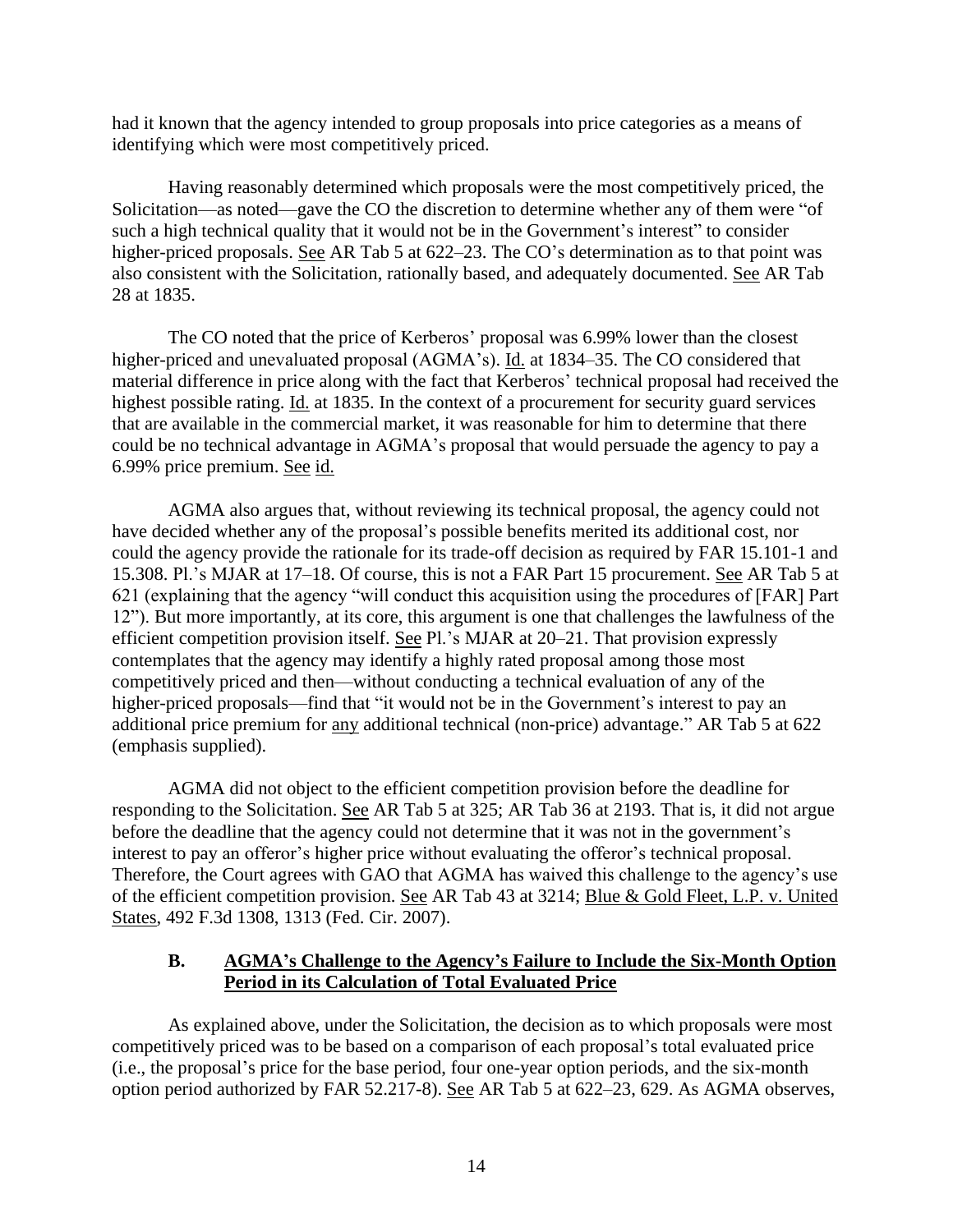however, FPS did not include the price of the six-month option period when it calculated the prices it used to determine which proposals were most competitively priced. Pl.'s MJAR at 21– 22; see also AR Tab 5 at 622–23, 629; AR Tab 28 at 1834–36. The CO also used the flawed price amounts when he decided not to evaluate AGMA's proposal after the TET assigned "Highly Acceptable" ratings to Kerberos' technical proposal. See AR Tab 28 at 1835.

It is undisputed that the exclusion of the six-month option period was inconsistent with the Solicitation's requirements. See Pl.'s MJAR at 21–22; Def.'s MJAR at 16–17. Nonetheless, to secure relief based on this error, the protester must establish that it was a prejudicial one. See Sys. Stud. & Simulation, Inc. v. United States, No. 2021-1469, 2021 WL 6140242, at \*2 (Fed. Cir. Dec. 30, 2021). Specifically, it "must show that there was a substantial chance it would have received the contract award but for [the error]." Glenn Def. Marine (Asia), PTE Ltd. v. United States, 720 F.3d 901, 912 (Fed. Cir. 2013); see also Statistica, Inc. v. Christopher, 102 F.3d 1577, 1581 (Fed. Cir. 1996) (explaining that, to establish competitive prejudice, a protester must demonstrate "that it was within the zone of active consideration" (quoting CACI, Inc.-Fed. v. United States, 719 F.2d 1567, 1574–75 (Fed. Cir. 1983))).

In this case, AGMA has not persuaded the Court that—had the six-month option period been included in the calculation of total evaluated price—its proposal would likely have been found among the most competitively priced and therefore at least been evaluated. Instead, it notes that considering the option period "would have affected the evaluated price of both" its proposal and of Kerberos' proposal. Pl.'s MJAR at 22. And it posits that the effect, in turn, "could have led to a different determination" whether to evaluate AGMA's technical proposal and award it the contract. Id.; see also Pl.'s Reply at 9–10, n.8 (stating that "[t]he issue is whether the agency might have evaluated AGMA's technical proposal if it had used the correct formula").

But AGMA's burden of proving prejudicial error requires more than showing that an error "could have led to a different determination." See Pl.'s MJAR at 22; Data Gen. Corp. v. Johnson, 78 F.3d 1556, 1562 (Fed. Cir. 1996) ("[A] showing of a mere possibility that the protester would have received the contract but for the error is inadequate to show prejudice."). The protester must show that but for the error it would have had a substantial chance of being awarded the contract. Glenn Def. Marine, 720 F.3d at 912. AGMA, as noted, fails to make that showing.

AGMA alleges further that the percentage difference between its price and Kerberos' price "was less during the last six-month option period than it was during [the preceding performance periods]" and that, had the agency considered this narrower price differential, AGMA stood a substantial chance of receiving the contract. Pl.'s MJAR at 23. But the Court's own analysis suggests that—had the six-month period been included—it would have reduced the percentage difference between Kerberos' price proposal and AGMA's by only a very small amount, leaving more than a 6% gap between the offerors' prices. See also Def.'s MJAR at 18– 19 (contending that using the six-month option period would have "resulted in a price difference that was only []0.20 percent less than what was originally evaluated"). There is no reason to believe that this minor reduction in the price differential would have caused the agency to find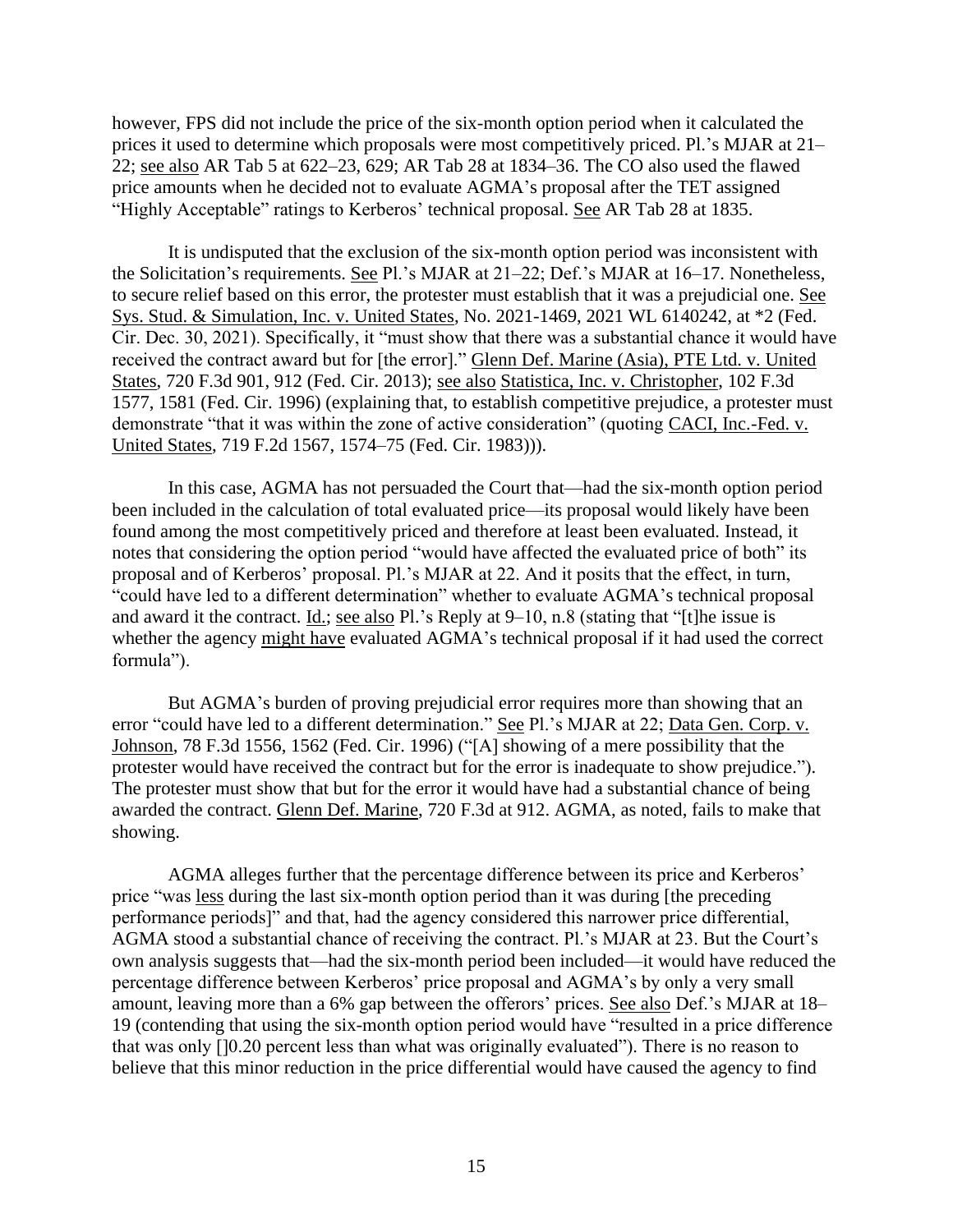AGMA's proposal among the most competitively priced, or caused it not to award the contract to Kerberos without evaluating higher-priced technical proposals.

In sum, AGMA has not convinced the Court that the CO's failure to include the six-month option period when determining and comparing the offerors' total evaluated prices was prejudicial to its interests. The Court therefore finds this protest ground unavailing.

# **C. AGMA's Claim that the Agency's Price-Realism Analysis of Kerberos' Proposal was Flawed**

AGMA claims that its protest should be sustained because the agency's price-realism analysis of Kerberos' proposal ignored information showing, among other things, that Kerberos was bidding both below the incumbent contract price and below its own costs. Pl.'s MJAR at 25– 28. Indeed, AGMA argues, the agency should have recognized that Kerberos was engaging in the disfavored practice of "buying-in" when it submitted what AGMA characterizes as a "low-ball" price proposal. Id. at 25–26. AGMA's arguments lack merit.

The term "price realism" does not appear in the FAR. FAR 15.404-1(d)(3), however, references "cost realism analyses," which agencies may use in competitive fixed-price contracts like the present one.<sup>7</sup> The purpose of such analyses, as the Solicitation itself recognizes, AR Tab 5 at 631, is to determine whether an offeror's price is so low that it reflects a lack of understanding of the solicitation's requirements, thus increasing the risk of poor performance. See KWR Constr., Inc. v. United States, 124 Fed. Cl. 345, 356 (2015); CRAssociates, Inc. v. United States, 95 Fed. Cl. 357, 378–79 (2010).

An agency has discretion to determine "the nature and extent of a price realism analysis . . . unless the agency commits itself to a particular methodology in a solicitation." KWR Constr., 124 Fed. Cl. at 357 (quoting Afghan Am. Army Servs. Corp. v. United States, 90 Fed. Cl. 341, 358 (2009)). Here, the Solicitation did not prescribe a methodology for performing the price-realism analysis. See AR Tab 5 at 630–31. FPS therefore had "broad discretion" to determine how it conducted its analysis. Mil-Mar Century Corp. v. United States, 111 Fed. Cl. 508, 545–46 (2013) (quoting Ne. Mil. Sales, Inc. v. United States, 100 Fed. Cl. 103, 118 (2011)). And the Court's scope of review is a limited one. See Ala. Aircraft Indus., Inc.-Birmingham v. United States, 586 F.3d 1372, 1375–76 (Fed. Cir. 2009). Its job is to ensure that the agency "took into account the information available," and that it indulged no "irrational assumptions" and made no "critical miscalculations." Fulcra Worldwide, LLC v. United States, 97 Fed. Cl. 523, 539 (2011); see also Afghan Am. Army Servs., 90 Fed. Cl. at 358 ("An agency's price-realism analysis lacks a rational basis if the contracting agency made 'irrational assumptions or critical miscalculations.'" (quoting OMV Med., Inc. v. United States, 219 F.3d 1337, 1344 (Fed. Cir. 2000))).

 $7$  The FAR states that such analyses may be appropriate "when new requirements may not be fully understood by competing offerors, there are quality concerns, or past experience indicates that contractors' proposed costs have resulted in quality or service shortfalls." FAR  $15.404 - 1(d)(3)$ .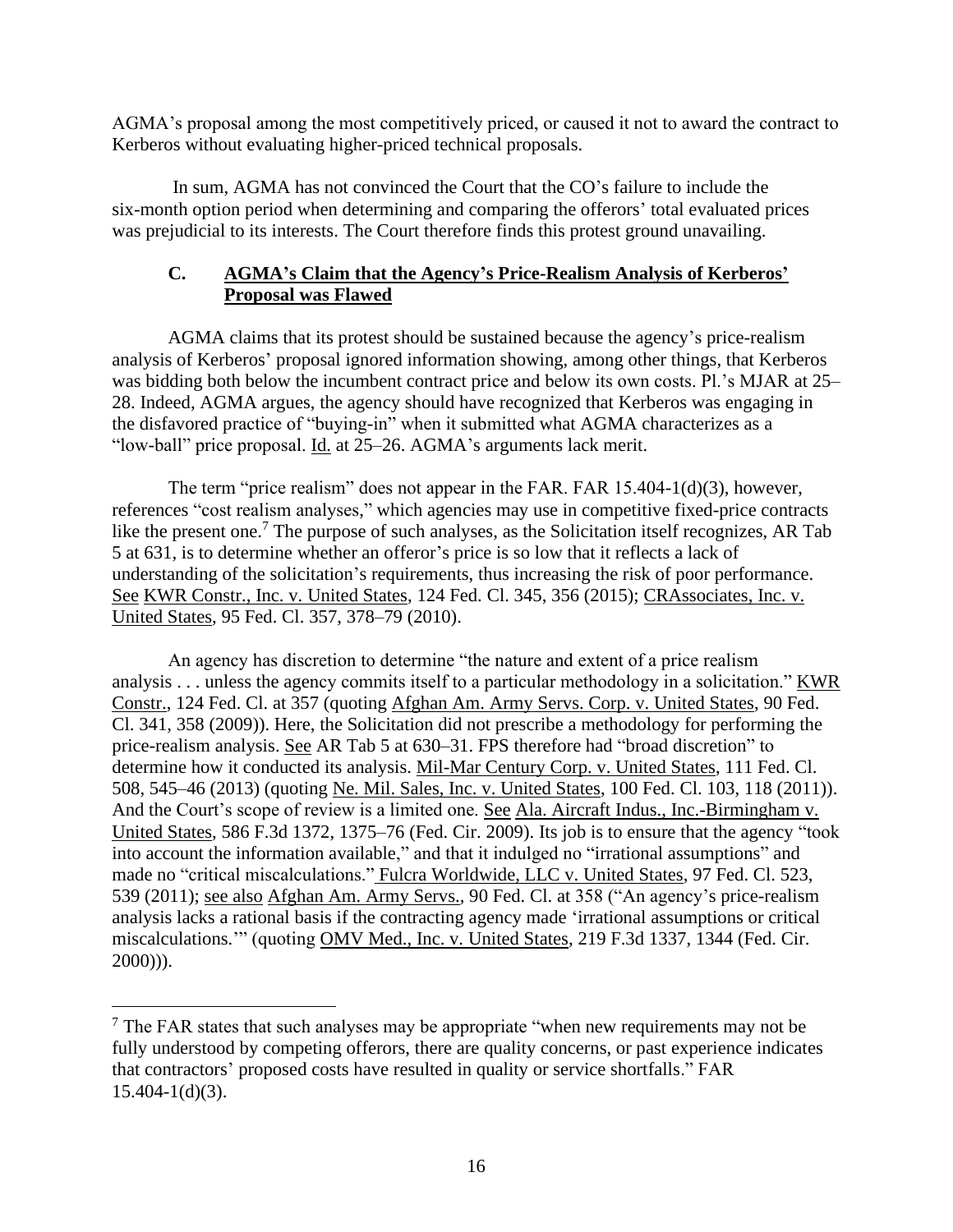The agency's price-realism analysis in this case withstands scrutiny under this standard of review. In fact, AGMA acknowledges that the agency performed what was "admittedly, a very detailed and comprehensive price realism analysis." Pl.'s MJAR at 12. AGMA's various critiques of the agency's approach, see id. at 25–28, do not persuade the Court that the agency's ultimate decision—finding no price-realism concerns—lacked a rational basis, see AR Tab 28 at 1839–42.

First, the agency reasonably found no price-realism concerns arising out of the fact that Kerberos' proposed prices were lower than the price of the incumbent contract. See id. at 1842. The CO explicitly acknowledged that the hourly rate for regular security services under Kerberos' proposal was about 15% lower than the hourly rate under the incumbent contract. Id. But he explained that the difference was likely a product of the competitive environment in which the current procurement was conducted. Id. He noted that the higher hourly rate for regular security services under the incumbent contract, by contrast, was negotiated as part of a one-year, sole-source bridge contract. Id.<sup>8</sup>

Indeed, AGMA "acknowledges that the circumstances under which the two contracts were negotiated [were] different." Pl.'s Reply at 11 n.9. But it faults the CO for not undertaking further analysis to determine whether the differing circumstances accounted for "the full 16% plunge in contract pricing." Id.

As noted above, agencies have broad discretion to determine the scope and depth of their price-realism analyses. See CRAssociates, 95 Fed. Cl. at 379 (observing that "[t]he depth of an agency's price analysis is a matter within the sound exercise of the agency's discretion and [this court] will not disturb such an analysis unless it lacks a reasonable basis" (alterations in original) (quoting Biospherics, Inc. v. United States, 48 Fed. Cl. 1, 10 (2000))); see also Fulcra Worldwide, 97 Fed. Cl. at 539 (explaining that a price-realism analysis is not unreasonable simply because it is not conducted with "impeccable vigor" (quoting Halter Marine, Inc. v. United States, 56 Fed. Cl. 144, 172 (2003))). AGMA's demand that the CO quantify the precise amount of the price differential that was caused by the differing circumstances (as opposed to some other factor) is excessive and unreasonable given the breadth of the agency's discretion in this arena. That is especially true given the CO's conclusion that any risk presented by the price differential was "mitigated by the . . . detailed price realism analysis of Kerberos' proposal in which it was noted that there were no price realism concerns." AR Tab 28 at 1843.

There is also no merit to AGMA's argument that the agency should have known Kerberos' price was unrealistic because its pricing element worksheet listed no costs in the "Overhead" column, which AGMA views as evidence that Kerberos bid below its costs. Pl.'s

<sup>&</sup>lt;sup>8</sup> The Court notes that most of the offerors' hourly rates for regular security services in the base year were less than the rate under the incumbent contract. See AR Tab 9a at 737 (AGMA's price proposal); AR Tab 10b at 797 ([**\* \* \***] price proposal); AR Tab 11b at 863 ([**\* \* \***] price proposal); AR Tab 12b at 923 ([**\* \* \***] price proposal); AR Tab 14b at 1006 ([**\* \* \***] price proposal); AR Tab 15b at 1170 (Kerberos' price proposal); AR Tab 16b at 1221 ([**\* \* \***] price proposal); AR Tab 17b at 1276 ([**\* \* \***] price proposal); AR Tab 18b at 1397 ([**\* \* \***] price proposal).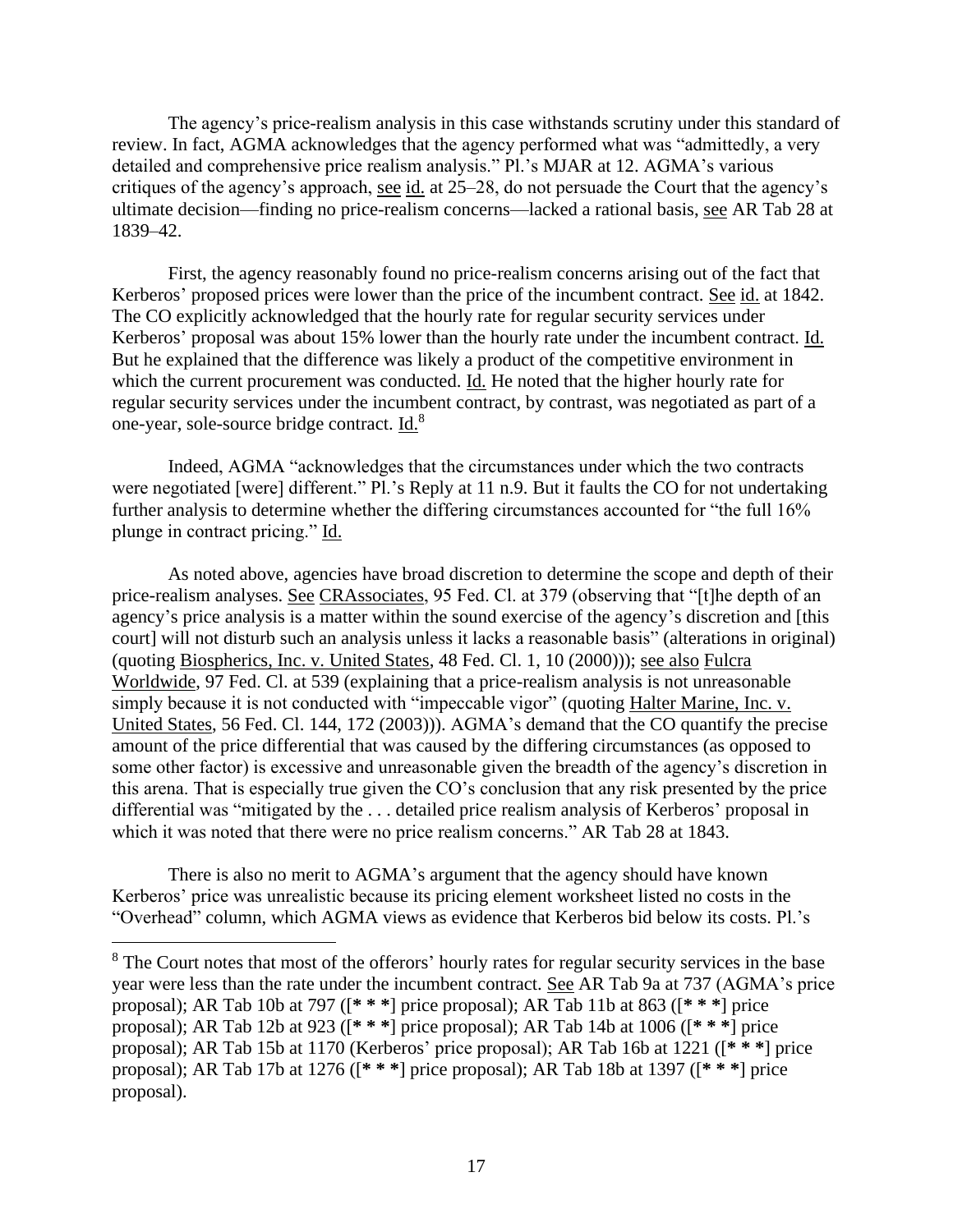MJAR at 26–27; see AR Tab 15b at 1194 (Kerberos' pricing element worksheet); AR Tab 28 at 1838. But it was not irrational for the agency not to ascribe much significance to the blank space Kerberos left in the "Overhead" column. The Solicitation provided the pricing element worksheet to offerors as a tool to help them determine the rates proposed in the Standard Form 1449 and pricing schedule. AR Tab 5 at 610; see also id. at 325–29. As the government notes, for whatever reason, half of the offerors left the "Overhead" columns on their pricing element worksheets blank. Def.'s MJAR at 26; see also AR Tab 10b at 817; AR Tab 11b at 869; AR Tab 14b at 1101; AR Tab 18b at 1402.

Further, the instructions for the worksheets encouraged offerors not to reflect in the "Overhead" column expenses that they might otherwise have thought to include there. See AR Tab 5 at 606. For example, it directed them to list separately their costs for fringe benefits, non-productive time, and other direct elements, "even if it is the contractor's accounting practice to include these items in their Overhead and/or [general and administrative] rate." Id. In short, under the circumstances, the Court cannot say that the agency committed a critical miscalculation when it ascribed no significance to the absence of costs in the "Overhead" column of Kerberos' worksheet.

AGMA also claims that the agency unreasonably failed to appreciate that Kerberos was attempting to "buy-in" to the procurement. See Pl.'s MJAR at 25–28. In other words, AGMA argues, Kerberos "submitt[ed] an offer below anticipated costs" because it expected to either "[i]ncrease the contract amount after award (e.g., through unnecessary or excessively priced change orders)" or "[r]eceive follow-on contracts at artificially high prices to recover losses incurred on the buy-in contract." Id. at 26 (citing FAR 3.501-1).

AGMA's support for its buying-in argument is largely derivative of the contentions it made in challenging the agency's price-realism analysis and is equally unpersuasive. See id. at 25–28. Moreover, "[a]ttempting to buy into a contract is not illegal." Femme Comp Inc. v. United States, 83 Fed. Cl. 704, 753 (2008); see also id. at 754 ("[T]he FAR does not prevent offerors from buying into a contract."). An agency's responsibilities for addressing buying-in "are forward-looking." Id. at 754; see also FAR 3.501-2 (explaining that agencies "must take appropriate action to ensure buying-in losses are not recovered by the contractor through the pricing of—(1) Change orders; or (2) Follow-on contracts subject to cost analysis").

AGMA also argues that the agency overlooked evidence that Kerberos' teaming partner, COGAR, engaged in the practice of buying-in on an earlier contract, which resulted in its termination. Pl.'s MJAR at 27; see also Pl.'s Reply at 11, 14. But COGAR's conduct on a previous procurement is not attributable to Kerberos, and, as the agency noted in its evaluation of COGAR's past performance, the episode in question was an isolated one and arose out of the failure of one of COGAR's subcontractors to understand performance requirements. See AR Tab 23 at  $1459 - 60.9$ 

 $9$  AGMA notes that Kerberos did in fact request an upward adjustment in its contract rate on July 20, 2021, approximately three months into the contract's base period. AR Tab 45e at 3438. The agency granted the request on September 20, 2021, when it issued Modification No. P00006, which increased the cost of the contract by \$268,950 over the base period and four option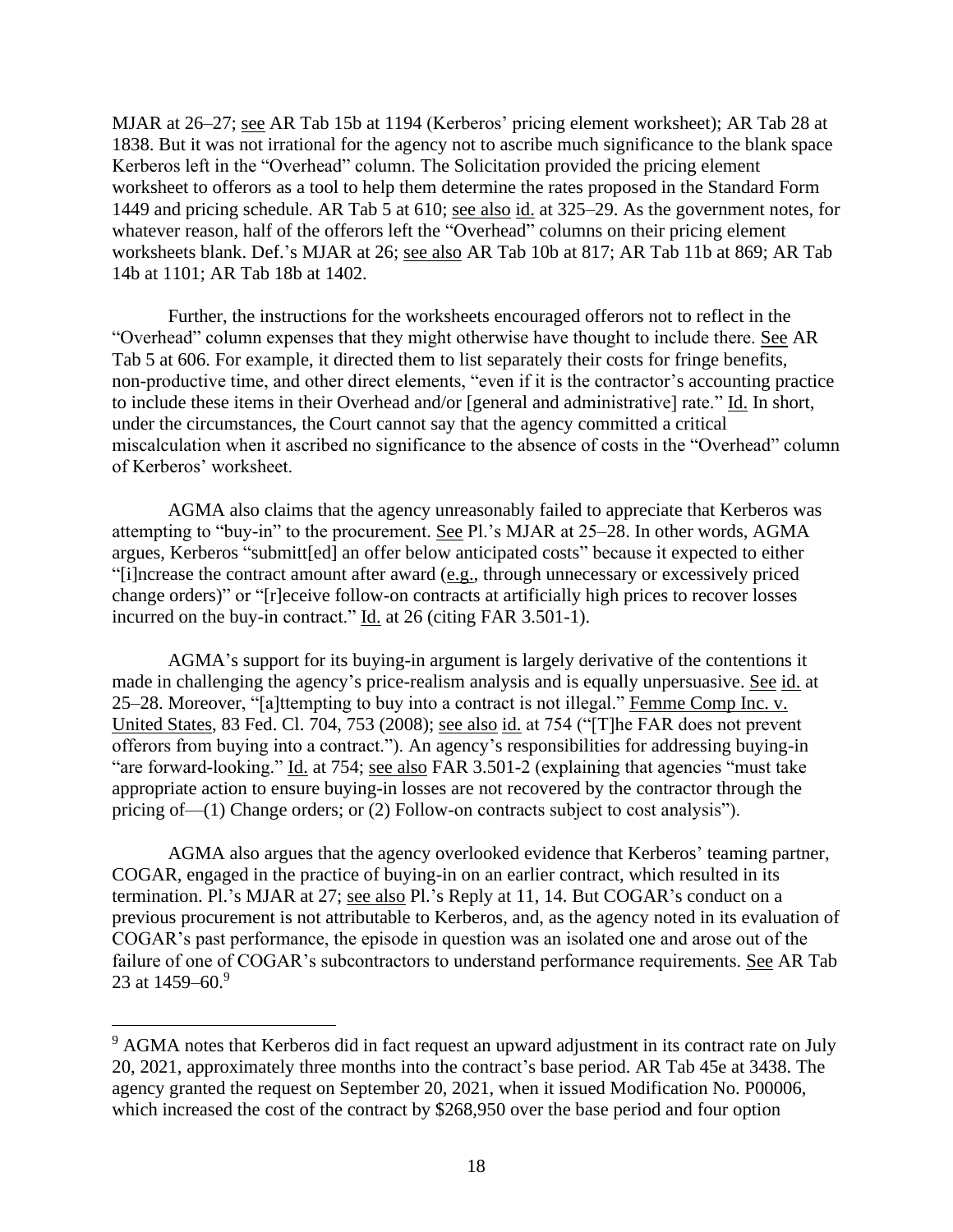Finally, in its opening brief, AGMA asserts in a footnote that the agency failed to notice that Kerberos' pricing element worksheet "wrongly credit[ed] the . . . Christmas bonus [that is required by Puerto Rico law] toward health and welfare payments." Pl.'s MJAR at 26 n.30. As AGMA explains further (albeit only in its Reply), under federal law, the United States Department of Labor sets minimum requirements for health and welfare payments in service contracts like the present one. See Pl.'s Reply at 12; see also 41 U.S.C. §§ 6702–03; 29 C.F.R. §§ 4.170, 4.175. At the same time, AGMA explains, Puerto Rico law "requires employers to pay a Christmas bonus . . . up to \$600." Pl.'s Reply at 12; see also AR Tab 28 at 1840. "Because the Christmas bonus is legally required in Puerto Rico," AGMA contends, "and because it is not a voluntary health insurance, paid vacation or sick leave, or pension payment, it cannot be credited toward meeting the employer's health, welfare and pension payments required by 29 C.F.R. § 4.175." Pl.'s Reply at 12.

The premise of AGMA's argument, however, appears to be a faulty one. Kerberos' pricing element worksheet does not reflect that Kerberos credited the Christmas bonus to health and welfare payments. See AR Tab 15b at 1194. To the contrary, its pricing element worksheet included a line for health and welfare payments totaling \$3,250,243.45 over the base period and four option periods and a separate line entitled "PR Required Christmas Bonus," which totaled \$236,825.33 over the same period. Id. Kerberos' pricing narrative expressly states that its price proposal contained a \$600 Christmas bonus for full-time employees, and lesser amounts for part-time employees, for the required bonus payments. Id. at 1180.

# **D. AGMA's Claim that the Agency's Evaluation of Kerberos' Technical Proposal was Arbitrary**

AGMA challenges the agency's decision to assign a "Highly Acceptable" rating to Kerberos' technical proposal under the past performance factor. See Pl.'s MJAR at 28–31; see also AR Tab 23 at 1453–60. It observes that the agency found that three of the six past performance examples Kerberos and COGAR supplied were not relevant and that, of the three relevant performance examples, two had been rated "Acceptable" (rather than "Highly Acceptable"). See Pl.'s MJAR at 30; AR Tab 23 at 1453–60. It also claims that Kerberos' technical evaluation is "replete with negative comments." Pl.'s MJAR at 28. And while AGMA acknowledges that COGAR had received "Very Good" and "Exceptional" ratings for its performance on the incumbent contract, it points out that the agency also had before it information about another contract that was terminated because COGAR was unable to perform at the contract price. Pl.'s MJAR at 29; see also AR Tab 23 at 1458–60.

periods. Id. at 3438–39. AGMA appears to be arguing that this minor adjustment provides proof that Kerberos' proposed price reflected an effort to buy into the contract. See Pl.'s MJAR at 28. But the language of the modification suggests the upward price adjustment was occasioned by a reduction in the amount of security services the agency required, AR Tab 45e at 3439, which the government ascribes to the effects of the COVID-19 pandemic, see Def.'s MJAR at 26–27. AGMA has not supplied the Court with any evidence that the change order was unnecessary or excessively priced, which are the risks identified where an offeror buys into a contract. See FAR 3.501-1.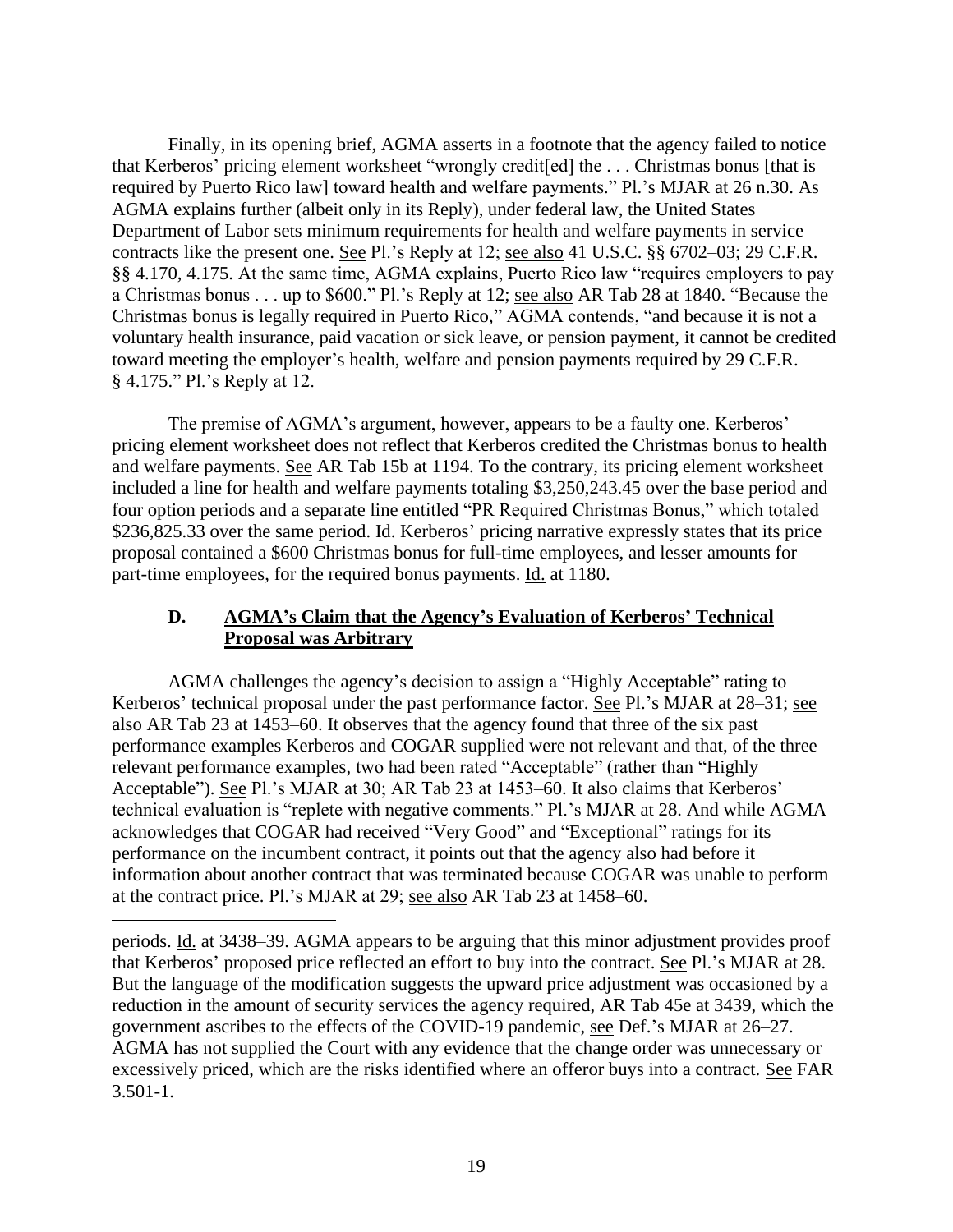It is axiomatic that protests concerning "the minutiae of the procurement process in such matters as technical ratings . . . involve discretionary determinations of procurement officials that a court will not second guess." E.W. Bliss Co. v. United States, 77 F.3d 445, 449 (Fed. Cir. 1996). It is also well established that courts afford "substantial deference" to contracting agencies' past performance assessments. CW Gov't Travel, Inc. v. United States, 154 Fed. Cl. 721, 748 (2021); see also Vanguard Recovery Assistance v. United States, 101 Fed. Cl. 765, 785 (2011) (stating that it is a "'well-recognized' principle that 'an agency's evaluation of past performance is entitled to great deference'" (quoting Al Andalus Gen. Contracts Co. v. United States, 86 Fed. Cl. 252, 264 (2009))); RX Joint Venture, LLC v. United States, 145 Fed. Cl. 207, 213 (2019) ("[I]t is well established that evaluations of proposals for their technical quality involves the specialized expertise of an agency's subject-matter experts.").

With those standards in mind, the Court can find no basis to set aside the "Highly Acceptable" rating the agency assigned to Kerberos' past performance. See AR Tab 23 at 1459– 60. As described in greater detail above, the TET reviewed Kerberos' past performance on three contracts for security services. Id. at 1453–56. The TET determined that the first contract was relevant in terms of scope, complexity, and magnitude. Id. at 1455. And, with respect to that contract, all of the comments in the past performance questionnaire were positive. Id. Further, while the contracting agency that had responded to the questionnaire assigned an "Acceptable," rather than "Highly Acceptable," rating to Kerberos' overall performance, the TET found that the lower rating did not reflect adversely on the quality of Kerberos' performance but rather was "due to the fact that only [ten] months of performance ha[d] been provided under th[e] contract." Id.

AGMA's assertion that Kerberos' other two contracts were "irrelevant," see Pl.'s MJAR at 30, is incorrect. The TET concluded that both contracts were at least partially relevant because the scope and complexity of those contracts—although not their magnitude—resembled the Solicitation's requirements. See AR Tab 23 at 1455–56. Additionally, because Kerberos was performing both contracts at the time of the TET's evaluation, the TET found that, "when considered in the aggregate," the magnitude of the contracts made them relevant. Id. at 1453, 1459; see also AR Tab 27 at 1820. The TET's determination was in accord with the Solicitation, which provided that the agency "reserves the right to evaluate submitted projects individually or in the aggregate in order to determine relevance." See AR Tab 5 at 624.

The TET assigned a "Neutral" rating to one of these two contracts because the TET did not receive a past performance questionnaire or other performance assessment concerning the contract. AR Tab 23 at 1455–56, 1459. However, the respondent of a past performance questionnaire regarding the other contract "provided all positive comments" and rated Kerberos' overall performance "Highly Acceptable." Id. at 1456.

The TET also evaluated COGAR's past performance on relevant contracts. See id. at 1456–59. The respondent of a past performance questionnaire for one of COGAR's contracts rated COGAR's overall performance "Acceptable," and other performance ratings for the same contract ranged from "Satisfactory" to "Very Good," "with a majority of the ratings being Very Good." Id. at 1458. The TET noted that "[a]ll assessments [of this contract] contained favorable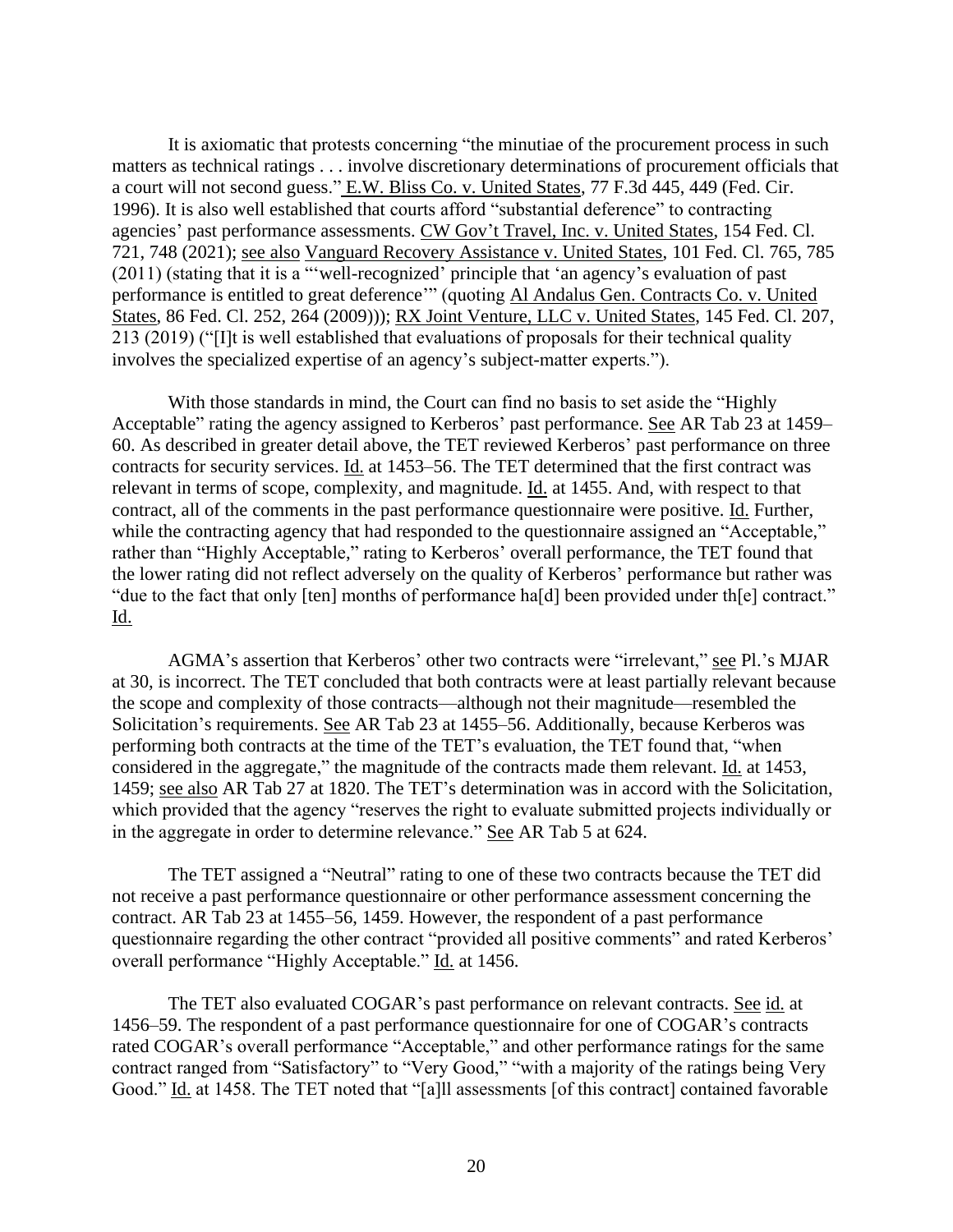comments and no negative performance issues." Id. at 1459. Likewise, performance assessments for another contract "were limited, but the information provided was positive and there were no significant negative performance trends noted." Id. COGAR's performance ratings for a third contract ranged from "Very Good" to "Exceptional," "with the most recent assessment containing Exceptional ratings in all rated categories." Id. at 1458. Moreover, COGAR's "Exceptional" ratings concerned its performance under the incumbent contract, "the most relevant past project available." Id.

To be sure, the TET noted that COGAR had received one "Marginal" rating after it asked to cancel a contract early. Id. at 1459–60. According to the TET, the rating was assigned because COGAR had relied on a subcontractor whose pricing proposal ignored some of the contract's requirements. Id. The subcontractor then withdrew from its agreement with COGAR, and COGAR could not continue to perform under the contract without facing financial harm. Id. The TET determined, however, that this single blemish on COGAR's record was an "isolated incident" that did not create a substantial risk of underperformance. Id. at 1460. As it explained, "COGAR's performance on the contract itself was overall very good, even though it[s] mistake in pricing the contract resulted in cost control issues." Id.

Moreover, COGAR had been providing "nearly identical services" under the incumbent contract and had "demonstrated Very Good to Exceptional performance in most categories" under that contract, "with the most recent assessment containing Exceptional ratings in all rated categories." Id. COGAR had also been praised "for [its] work during multiple devastating hurricanes/earthquakes in Puerto Rico." Id. "This exceptional performance demonstrated by COGAR under the most relevant past performance project," the TET concluded, "mitigates the risk associated with the Marginal rating from 2.5 years ago." Id.; see Vantage Assocs., Inc. v. United States, 59 Fed. Cl. 1, 22 (2003) ("[A]n agency, in evaluating past performance, can give more weight to one contract over another if it is more relevant to an offeror's future performance on the solicited contract." (quoting Forestry Surveys & Data v. United States, 44 Fed. Cl. 493, 499 (1999))). Further, it observed, "there have been no noted performance or financial issues on the current [Customs and Border Protection] Puerto Rico contract that has been in place since October 2014." AR Tab 23 at 1460.

AGMA also argues that the agency's responsibility determination was arbitrary because it did not consider COGAR's prior contract that was terminated during the performance period. Pl.'s MJAR at 31. AGMA contends that the agency violated FAR 9.104-3(b) by not factoring this negative past performance example into its responsibility determination. Id.; see also FAR 9.104-3(b) ("Past failure to apply sufficient tenacity and perseverance to perform acceptably is strong evidence of nonresponsiblity.").

But the agency in fact considered COGAR's performance history when making its responsibility determination, although it did so indirectly. See AR Tab 26 at 1798. The agency based its responsibility determination in part on the TET's evaluation of Kerberos' technical proposal, see id., and the TET's evaluation covered COGAR's prior relevant contracts, see AR Tab 23 at 1456–60; see also AR Tab 15a at 1129–37. That is, by citing Kerberos' "Highly Acceptable rating under the Past Performance technical factor" as evidence of responsibility, AR Tab 26 at 1798, the CO necessarily incorporated the TET's determination that COGAR's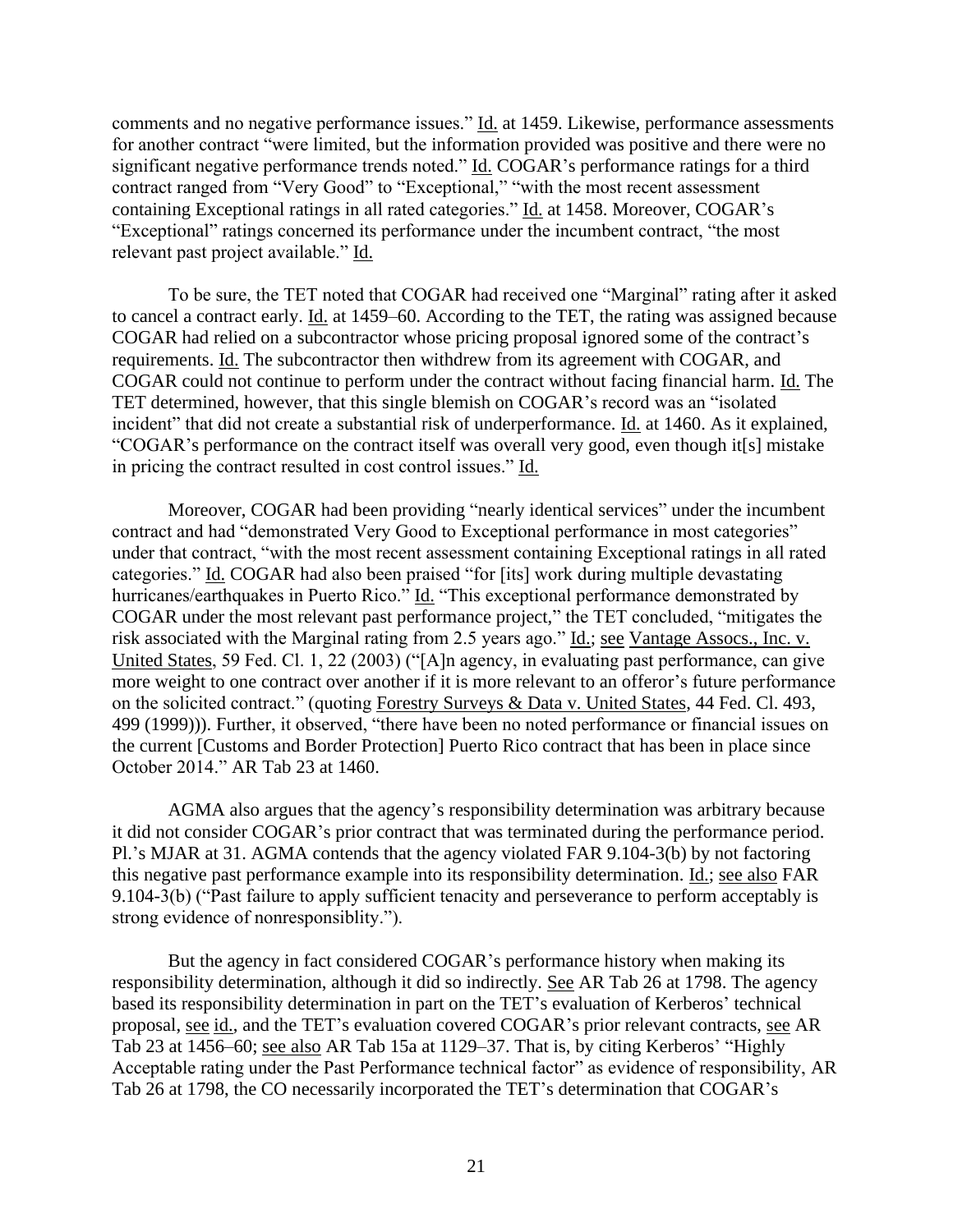"Marginal" rating in the past did not present "a significant performance risk for the instant requirement," AR Tab 23 at 1460.

In sum, the TET's review of Kerberos' and COGAR's relevant past performance was thorough, and its assignment of a "Highly Acceptable" rating was supported by the record. See id. at 1453–60. The Court therefore rejects AGMA's contention that the agency's evaluation of Kerberos' and COGAR's past performance lacked a rational basis.

# **E. AGMA's Claim that Kerberos Lacked Required Licenses**

AGMA claims that Kerberos did not satisfy the Solicitation's requirement that contractors possess licenses permitting employees to be armed and to detain suspects "prior to commencement of work under [the] contract." Pl.'s MJAR at 31; see also AR Tab 5 at 402. It argues that the license requirement "took hold on the date of contract award" and that Kerberos' proposal did not reflect that it could meet the requirement as of that time. Pl.'s MJAR at 32. Further, it argues that the possession of required licenses is a "definitive responsibility criterion," which must be satisfied "as a precondition to award." Id. (citations omitted).

AGMA's contentions are inconsistent with the plain language of the Solicitation. As noted, the Solicitation required contractors to obtain licenses to employ armed security officers before work commenced, not at the time of the contract award. AR Tab 5 at 402. Thus, SOW section 4.1.6 states that the "[c]ontractor must obtain required licenses and permits . . . prior to [security officers] standing post." Id. at 401; see also AR Tab 8 at 702 (pre-award Q&A providing that "the successful offeror is required to obtain a Puerto Rico security license prior to the beginning of contract performance in accordance with SOW section 4.1.3 and FAR 52.212-4."). Moreover, nothing in the Solicitation required offerors to submit proof of licensure as a condition of receiving the contract award.

Indeed, the Solicitation called for a transition period of up to 120 days "from the contract award date to the performance start date." AR Tab 5 at 394. During this transition period, the Solicitation stated, contractors would provide regular reports on, among other things, their progress toward obtaining permits and licenses. Id. at 395–96. Thus, the Solicitation clearly contemplated that an offeror would be permitted to pursue the licenses to provide armed security services after the time of contract award but before full performance began.

For similar reasons, AGMA's contention that "[t]he possession of required licenses is a definitive responsibility criterion," and so is "a precondition to award," Pl.'s MJAR at 32 (citations omitted), lacks merit. Because the agency did not require offerors to satisfy the Solicitation's licensing requirement at the time the agency awarded the contract, the requirement was not a definitive responsibility criterion. See Advanced Am. Constr., Inc. v. United States, 111 Fed. Cl. 205, 223 (2013) (explaining that a solicitation's requirements "cannot be viewed as responsibility requirements . . . because they are not required to be satisfied by the contractor until after the contract is awarded"); cf. Tidewater Homes Realty, Inc., B-274689, 96-2 CPD ¶ 241 at 2, 4 (Comp. Gen. Dec. 26, 1996) (finding that a licensing requirement was a definitive responsibility criterion where the solicitation stated expressly that an offeror "must supply with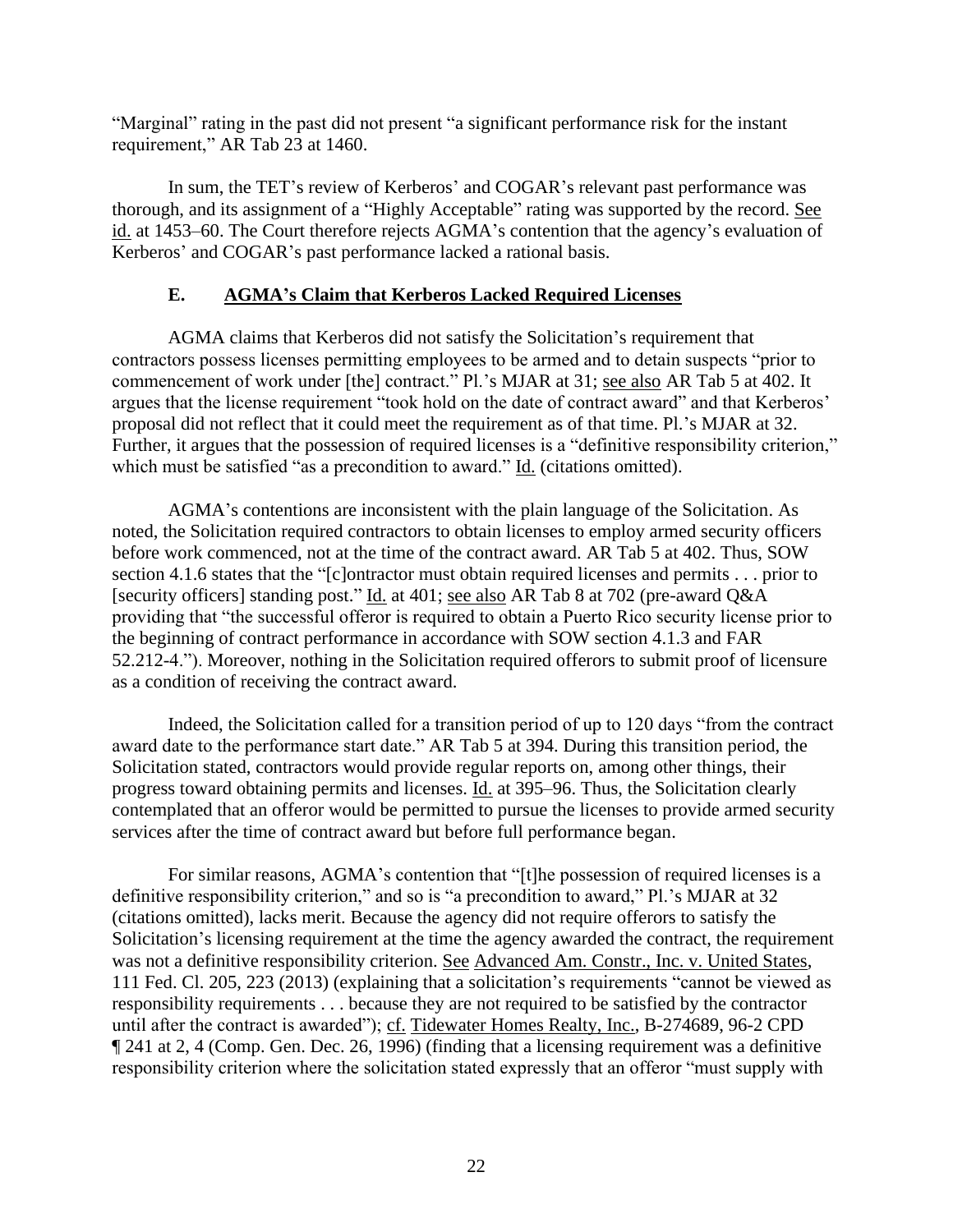its Technical Proposal evidence of its Virginia Real Estate Broker License . . . to be determined responsible and eligible for award").

The GAO decisions that AGMA cites in support of its argument that licensing requirements are treated as responsibility criteria are inapposite. See Pl.'s MJAR at 33 n.37; Pl's Reply at 21–22. If anything, the cases illustrate the difference between particularized and expressly stated responsibility criteria that offerors must satisfy when they submit their proposals and, as in this case, requirements that may be satisfied after an agency makes its award. See, e.g., The Mary Kathleen Collins Trust, B-261019.2, 96-1 CPD ¶ 164 at 1 (Comp. Gen. Sept. 29, 1995) (finding that, where a solicitation provided "that offerors must submit with their initial offers a '[c]ertification in writing from local zoning board that property being offered is currently zoned to permit the type of facility being proposed,'" the solicitation stated a definitive responsibility criterion (alteration in original)); Deployable Hosp. Sys., Inc., B-260778, 95-2 CPD ¶ 65 at 5 (Comp. Gen. July 21, 1995) (explaining that, where a solicitation "calls for the prospective contractor to have a designated number of projects in a specific area completed" and requires offerors to include lists of those projects in their submissions, the requirement is a definitive responsibility criterion); Dalma Tech<sup>2</sup> Co., B-411015, 2015 CPD  $\P$  135 at 4 (Comp. Gen. Apr. 22, 2015) (determining that a solicitation included a definitive responsibility criterion where it "explicitly required that offerors 'include [a] copy of [an] actual Saudi business license' with their [proposals]" (first and second alterations in original)). The Court therefore finds without merit AGMA's contention that the agency should have found Kerberos not responsible because Kerberos did not establish that it had the required licenses at the time of contract award.

# **F. AGMA's Claim that Kerberos' Teaming Agreement with COGAR was Improper**

Finally, AGMA contends that the teaming agreement that Kerberos entered with COGAR "presents multiple questions of procurement law under FAR Part 3." Pl.'s MJAR at 33. Under the teaming agreement, Kerberos would perform 51% of the contract as the prime contractor and COGAR would perform 49% as a subcontractor. AR Tab 15a at 1154, 1160.

The first issue of law, according to AGMA, "is if the agency properly judged whether Kerberos could truthfully certify to 'independent price determination' under FAR 3.103 & 52.203-2." Pl.'s MJAR at 33–34. Specifically, AGMA argues, paragraph 20 of the teaming agreement collides with the commitment an offeror is required to make not "to induce any other concern . . . to submit or not to submit an offer for the purpose of restricting competition." Id. at 34 (quoting FAR 52.203-2(a)(3)). Paragraph 20, entitled "Exclusivity," states in pertinent part that the parties agree not to compete for the contract or respond to the Solicitation "independently or in conjunction with any other party." AR Tab 15a at 1158.

AGMA's argument lacks merit. To begin with, this acquisition was conducted using the procedures of FAR Part 12. See AR Tab 5 at 621. FAR Part 12 supplants "prescriptions contained elsewhere in the FAR" and sets out the clauses and provisions agencies must use when acquiring commercial services and products. FAR 12.301(d). Those clauses and provisions do not require offerors to execute Certificates of Independent Price Determination. See id.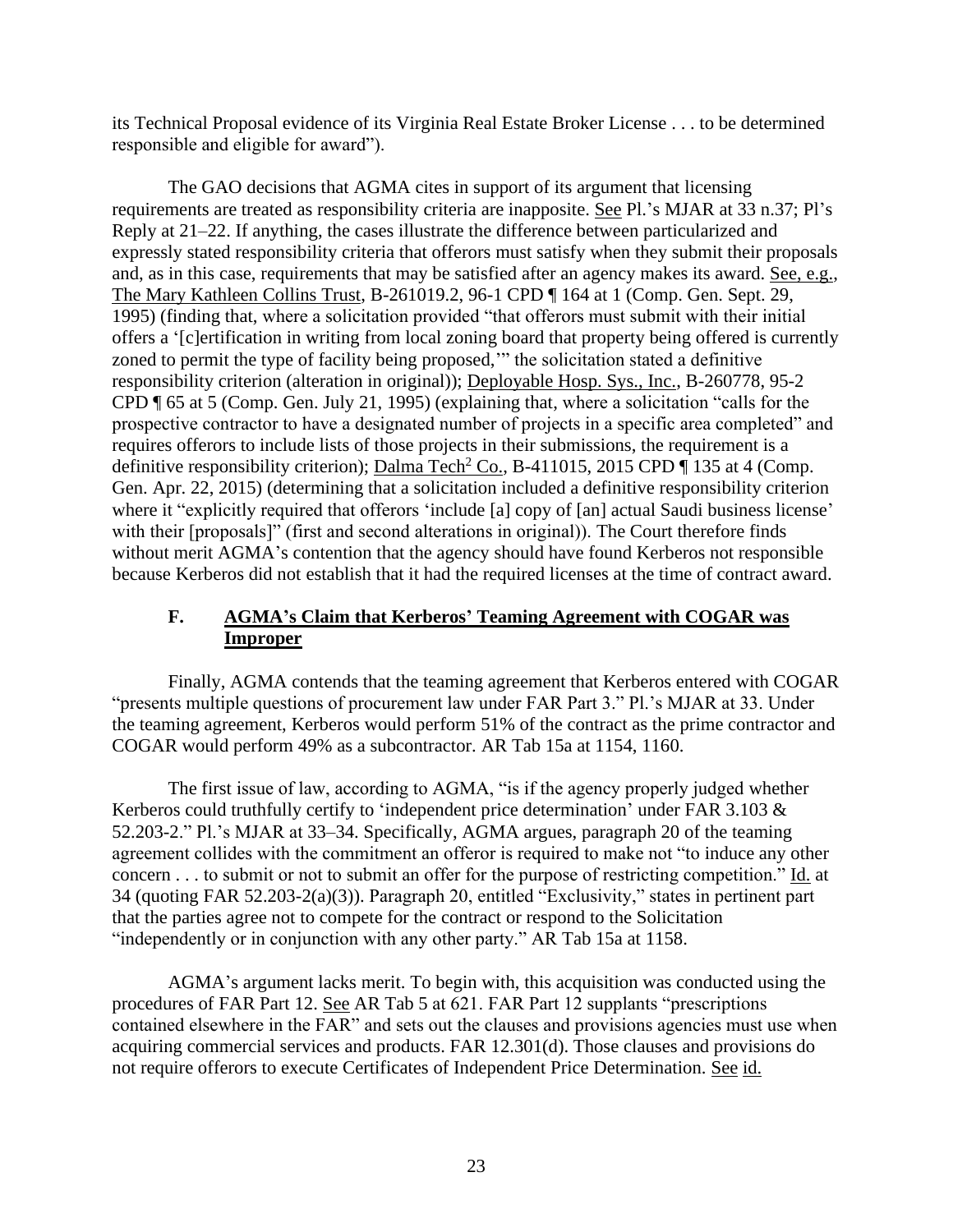In any event, there is no basis in this record to find that Kerberos induced COGAR to enter the teaming agreement "for the purpose of restricting competition." FAR 52.203-2(a)(3). At the time the procurement was announced, COGAR had graduated from the Small Business Administration's 8(a) program. See AR Tab 15a at 1118. It was therefore not eligible to compete for the contract irrespective of commitments it did or did not make in the teaming agreement. See AR Tab 5 at 325; see also Def.'s MJAR at 34–35.

The Court also finds no basis for AGMA's assertion that the teaming agreement was, "on its face," inconsistent with FAR 52.203-6(a), which, AGMA observes, prohibits any agreement that "has or may have the effect of restricting sales by . . . subcontractors directly to the Government of any item or process (including computer software) made or furnished by the subcontractor under this contract [or under any follow-on production contract]." Pl.'s MJAR at 36 (quoting FAR 52.203-6(a)). For one thing, the version of that provision that AGMA cites is not applicable to this commercial services procurement. Instead, FAR 3.503-2 states that commercial services contracts should incorporate an alternative version of the provision, which prohibits "any agreement restricting sales by subcontractors [that] results in the Federal Government being treated differently from any other prospective purchaser." See FAR 3.503-2 and 52.203-6; see also AR Tab 5 at 351. And AGMA fails to explain how either provision is even implicated by the teaming agreement.<sup>10</sup>

Finally, the Court rejects AGMA's contention that the teaming agreement Kerberos and COGAR entered, and which the Solicitation expressly contemplated, suggests violations of the antitrust laws, which the agency had a duty to report. See Pl.'s MJAR at 36–38; Pl.'s Reply at 27. The law to which AGMA refers requires agencies to report "evidence of suspected antitrust violations." FAR 3.301(b) (emphasis supplied); see also 41 U.S.C. § 3707 (explaining that agencies must report to the United States Department of Justice ("DOJ") proposals that "evidence[] a violation of the antitrust laws"). The only evidence of an antitrust violation AGMA has identified concerns its claims related to the Certificate of Independent Price Determination and the "Exclusivity" clause in Kerberos' and COGAR's teaming agreement, and the Court has found that those claims lack merit. See Pl.'s MJAR at 36–38; Pl.'s Reply at 27. Thus, there was no obligation on the agency's part to make a report to DOJ much less to disqualify Kerberos' proposal based on suspected antitrust violations.<sup>11</sup>

 $11$  AGMA quotes, without explaining, FAR 3.303, which lists circumstances "that may evidence" violations of the antitrust laws." Pl.'s MJAR at 37; see also FAR 3.303(c). Among these circumstances is "[t]he filing of a joint bid by two or more competitors when at least one of the competitors has sufficient technical capability and productive capacity for contract performance." FAR 3.303(c)(7). As discussed above, however, COGAR and Kerberos could not have been competitors in this case because COGAR was ineligible to respond directly to the

 $10$  In fact, the teaming agreement specifically states that it "does not limit or restrict the rights of the Parties in offering to sell or selling to others their standard products and services incidental thereto." AR Tab 15a at 1158. It also contains a severability clause that states that if any term of the teaming agreement "is held or finally determined to be void, invalid, illegal, or unenforceable in any respect, in whole or in part, such term, condition or provision shall be severed from this Agreement," leaving the remaining terms in effect. Id. at 1159. Consequently, if any part of the teaming agreement violated FAR 52.203-6, it would be severed from the agreement.